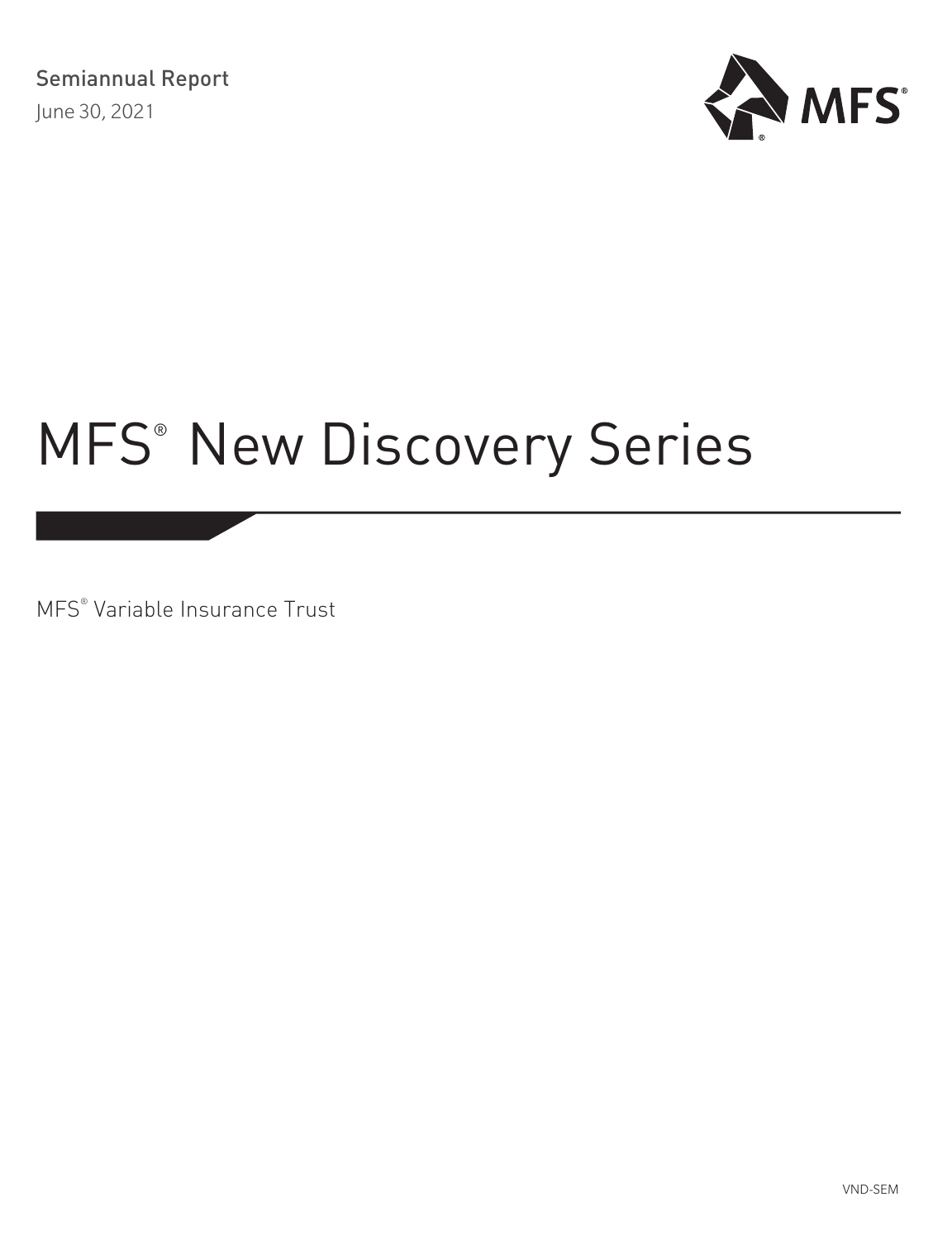# <span id="page-1-0"></span>**CONTENTS**

|                                                       | $\overline{2}$ |
|-------------------------------------------------------|----------------|
|                                                       |                |
|                                                       | $\overline{A}$ |
|                                                       | $\overline{7}$ |
|                                                       | - 8            |
|                                                       | -9             |
|                                                       | 10             |
|                                                       | 12             |
| Statement regarding liquidity risk management program | 18             |
|                                                       | 19             |
|                                                       | 19             |
|                                                       | 19             |
|                                                       |                |
|                                                       |                |

**The report is prepared for the general information of contract owners. It is authorized for distribution to prospective investors only when preceded or accompanied by a current prospectus.**

**NOT FDIC INSURED • MAY LOSE VALUE • NO BANK OR CREDIT UNION GUARANTEE • NOT A DEPOSIT • NOT INSURED BY ANY FEDERAL GOVERNMENT AGENCY OR NCUA/NCUSIF**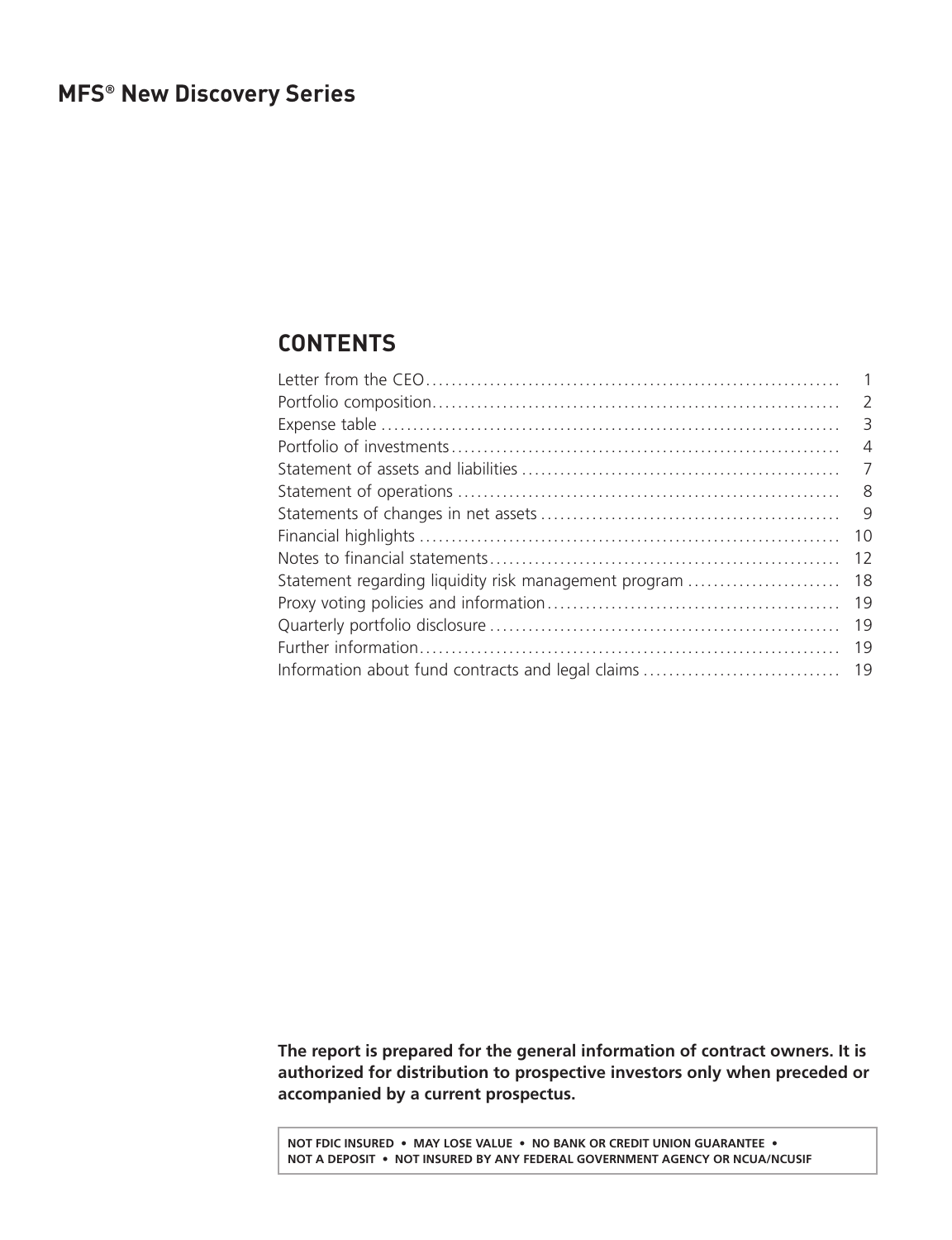# <span id="page-2-0"></span>**LETTER FROM THE CEO**



Dear Contract Owners:

After experiencing dramatic swings in the early days of the coronavirus pandemic, global equity markets have performed strongly over the past year. Though the speedy development of vaccines brightened the economic and market outlook, uncertainty remains as new variants of the virus appear, and questions persist over how fast vaccines can be made widely available in the developing world.

Global central banks have taken aggressive steps to cushion the economic and market fallout related to the virus, and governments are deploying unprecedented levels of fiscal support. Having passed a  $\overline{2}1.9$  trillion stimulus package in March, the U.S. Congress could approve additional stimulus later this year, some of it focused on infrastructure. Along with extraordinary government expenditures, pent-up consumer demand fueled a surge in economic activity as coronavirus restrictions were eased, pushing up inflation, at least temporarily. Markets initially reacted by pushing up yields on global government bonds, though some of the rate rise has since been corrected.

A spirited debate is underway among investors over whether the current price pressures will persist or prove to be temporary, caused by pandemic-induced bottlenecks. The policy measures put in place to counteract the pandemic's effects have helped build a supportive environment and are encouraging economic recovery; however, if markets disconnect from fundamentals, they can sow the seeds of instability. As such, recent dramatic increases in speculative trading in cryptocurrencies, special purpose acquisition companies (SPACs), and the like bear watching.

In the aftermath of the crisis, we could see societal changes as households, businesses, and governments adjust to a new reality, and any such alterations could affect the investment landscape. For investors, events such as the COVID-19 outbreak demonstrate the importance of having a deep understanding of company fundamentals, and we have built our global research platform to do just that.

At MFS $^{\circ}$ , we put our clients' assets to work responsibly by carefully navigating the increasing complexity of global markets and economies. Guided by our long-term philosophy and adhering to our commitment to sustainable investing, we tune out the noise and aim to uncover what we believe are the best, most durable investment opportunities in the market. Our unique global investment platform combines collective expertise, long-term discipline, and thoughtful risk management to create sustainable value for investors.

Respectfully,

Uschnel Losing

**Michael W. Roberge** Chief Executive Officer MFS Investment Management

August 13, 2021

The opinions expressed in this letter are subject to change and may not be relied upon for investment advice. No forecasts can be guaranteed.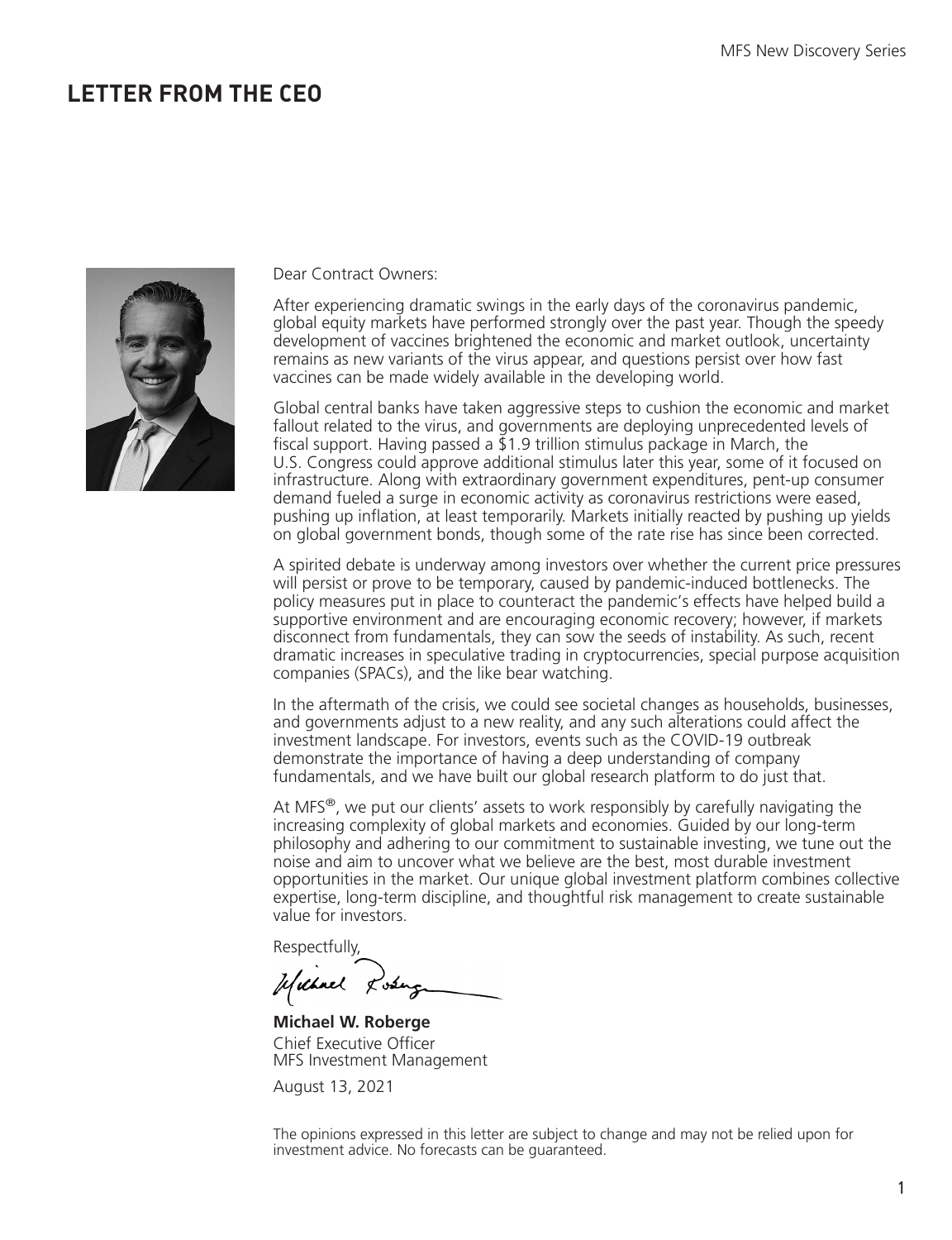# <span id="page-3-0"></span>**PORTFOLIO COMPOSITION**

#### **Portfolio structure**



## **GICS equity sectors (g)**

| <b>Information Technology</b> | 25.8% |
|-------------------------------|-------|
| <b>Health Care</b>            | 22.1% |
| <b>Industrials</b>            | 17.5% |
| <b>Consumer Discretionary</b> | 12.7% |
| <b>Financials</b>             | 9.1%  |
| <b>Real Estate</b>            | 4.5%  |
| <b>Materials</b>              | 2.2%  |
| Consumer Staples              | 2.0%  |
| <b>Communication Services</b> | 0.9%  |
| Energy                        | 0.1%  |
|                               |       |

#### **Top ten holdings**

| Rapid7, Inc.                     | 2.0% |
|----------------------------------|------|
| CACI International, Inc., "A"    | 2.0% |
| Nuvei Corp.                      | 1.9% |
| Q2 Holdings, Inc.                | 1.8% |
| Advanced Energy Industries, Inc. | 1.6% |
| Focus Financial Partners, "A"    | 1.5% |
| Leslie's, Inc.                   | 1.5% |
| CoreSite Realty Corp., REIT      | 1.5% |
| Everbridge, Inc.                 | 1.4% |
| Ritchie Bros. Auctioneers, Inc.  | 1.4% |

(g) The Global Industry Classification Standard (GICS®) was developed by and/or is the exclusive property of MSCI, Inc. and S&P Global Market Intelligence Inc. ("S&P Global Market Intelligence"). GICS is a service mark of MSCI and S&P Global Market Intelligence and has been licensed for use by MFS. MFS has applied its own internal sector/industry classification methodology for equity securities and non-equity securities that are unclassified by GICS.

Cash & Cash Equivalents includes any cash, investments in money market funds, short-term securities, and other assets less liabilities. Please see the Statement of Assets and Liabilities for additional information related to the fund's cash position and other assets and liabilities.

Percentages are based on net assets as of June 30, 2021.

The portfolio is actively managed and current holdings may be different.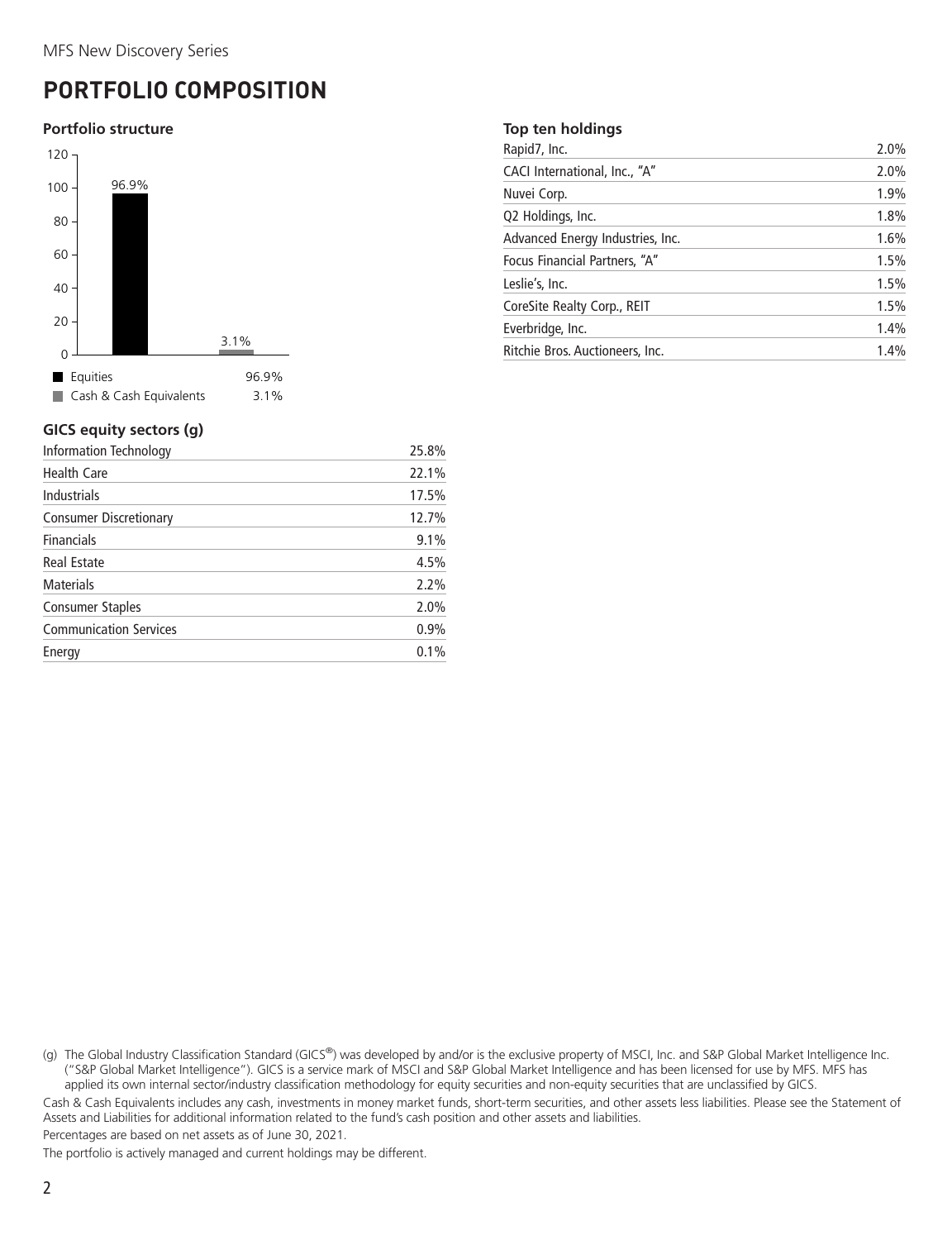# <span id="page-4-0"></span>**EXPENSE TABLE**

## **Fund Expenses Borne by the Contract Holders during the Period, January 1, 2021 through June 30, 2021**

As a contract holder of the fund, you incur ongoing costs, including management fees; distribution and/or service (12b-1) fees; and other fund expenses. This example is intended to help you understand your ongoing costs (in dollars) of investing in the fund and to compare these costs with the ongoing costs of investing in other mutual funds.

The example is based on an investment of \$1,000 invested at the beginning of the period and held for the entire period January 1, 2021 through June 30, 2021.

## **Actual Expenses**

The first line for each share class in the following table provides information about actual account values and actual expenses. You may use the information in this line, together with the amount you invested, to estimate the expenses that you paid over the period. Simply divide your account value by \$1,000 (for example, an \$8,600 account value divided by \$1,000 = 8.6), then multiply the result by the number in the first line under the heading entitled "Expenses Paid During Period" to estimate the expenses you paid on your account during this period.

## **Hypothetical Example for Comparison Purposes**

The second line for each share class in the following table provides information about hypothetical account values and hypothetical expenses based on the fund's actual expense ratio and an assumed rate of return of 5% per year before expenses, which is not the fund's actual return. The hypothetical account values and expenses may not be used to estimate the actual ending account balance or expenses you paid for the period. You may use this information to compare the ongoing costs of investing in the fund and other funds. To do so, compare this 5% hypothetical example with the 5% hypothetical examples that appear in the shareholder reports of the other funds.

Please note that the expenses shown in the table are meant to highlight the fund's ongoing costs only and do not take into account the fees and expenses imposed under the variable contracts through which your investment in the fund is made. Therefore, the second line for each share class in the table is useful in comparing ongoing costs associated with an investment in vehicles (such as the fund) which fund benefits under variable annuity and variable life insurance contracts and to qualified pension and retirement plans only, and will not help you determine the relative total costs of investing in the fund through variable annuity and variable life insurance contracts. If the fees and expenses imposed under the variable contracts were included, your costs would have been higher.

| Share<br>Class |                  | Annualized<br>Expense<br>Ratio | Beginning<br><b>Account Value</b><br>1/01/21 | Ending<br><b>Account Value</b><br>6/30/21 | Expenses<br>Paid During<br>Period (p)<br>1/01/21-6/30/21 |
|----------------|------------------|--------------------------------|----------------------------------------------|-------------------------------------------|----------------------------------------------------------|
| Initial Class  | Actual           | 0.87%                          | \$1,000.00                                   | \$1,088.65                                | \$4.51                                                   |
|                | Hypothetical (h) | 0.87%                          | \$1,000.00                                   | \$1,020.48                                | \$4.36                                                   |
|                | Actual           | 1.12%                          | \$1,000.00                                   | \$1,087.68                                | \$5.80                                                   |
| Service Class  | Hypothetical (h) | 1.12%                          | \$1,000.00                                   | \$1,019.24                                | \$5.61                                                   |

(h) 5% class return per year before expenses.

(p) "Expenses Paid During Period" are equal to each class's annualized expense ratio, as shown above, multiplied by the average account value over the period, multiplied by 181/365 (to reflect the one-half year period).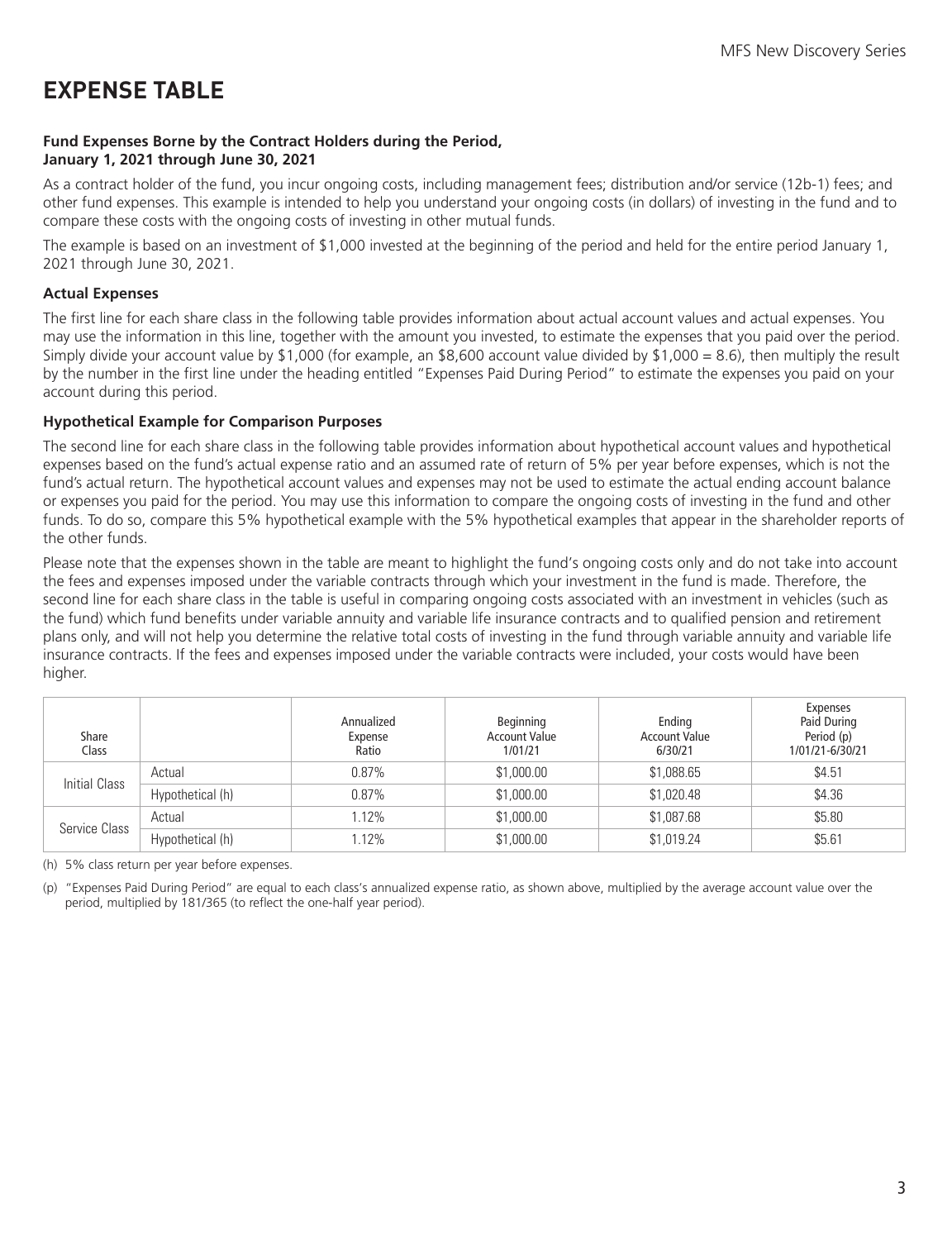# <span id="page-5-0"></span>**PORTFOLIO OF INVESTMENTS − 6/30/21 (unaudited)**

The Portfolio of Investments is a complete list of all securities owned by your fund. It is categorized by broad-based asset classes.

| <b>Issuer</b>                                                             | <b>Shares/Par</b> | Value (\$)        |
|---------------------------------------------------------------------------|-------------------|-------------------|
| <b>COMMON STOCKS - 96.9%</b><br>Aerospace & Defense - 2.5%                |                   |                   |
| CACI International, Inc., "A" (a)<br>Kratos Defense & Security Solutions, | 87,257            | \$<br>22,261,006  |
| Inc. (a)                                                                  | 180,125           | 5,131,761         |
|                                                                           |                   | \$<br>27,392,767  |
| Airlines - 1.2%                                                           |                   |                   |
| JetBlue Airways Corp. (a)                                                 | 777,305           | \$<br>13,043,178  |
| <b>Apparel Manufacturers - 1.4%</b>                                       |                   |                   |
| Skechers USA, Inc., "A" (a)                                               | 300,839           | \$<br>14,990,807  |
| Automotive - 0.5%                                                         |                   |                   |
| Visteon Corp. (a)                                                         | 48,413            | \$<br>5,855,068   |
| Biotechnology - 5.7%                                                      |                   |                   |
| Abcam PLC (a)                                                             | 437,518           | \$<br>8,358,069   |
| Adaptive Biotechnologies Corp. (a)                                        | 119,610           | 4,887,265         |
| AlloVir, Inc. (a)                                                         | 150,258           | 2,966,093         |
| Amicus Therapeutics, Inc. (a)                                             | 299,955           | 2,891,566         |
| Berkeley Lights, Inc. (a)                                                 | 89,624            | 4,016,051         |
| BioAtla, Inc. (a)                                                         | 101,226           | 4,289,958         |
| BioXcel Therapeutics, Inc. (a)                                            | 71,260            | 2,070,816         |
| BridgeBio Pharma, Inc. (a)                                                | 107,099           | 6,528,755         |
| Immunocore Holdings PLC, ADR (a)                                          | 23,070            | 900,884           |
| Lyell Immunopharma, Inc. (a)                                              | 234,046           | 3,800,907         |
| Morphosys AG, ADR (a)                                                     | 56,980            | 1,096,865         |
| Neurocrine Biosciences, Inc. (a)                                          | 34,755            | 3,382,357         |
| Olink Holding AB (a)                                                      | 116,674           | 4,015,919         |
| Prelude Therapeutics, Inc. (a)                                            | 89,645            | 2,566,536         |
| Recursion Pharmaceuticals, Inc. (a)                                       | 233,448           | 8,520,852         |
| Sana Biotechnology, Inc. (a)                                              | 115,281           | 2,266,424         |
|                                                                           |                   | \$<br>62,559,317  |
| Brokerage & Asset Managers - 4.6%                                         |                   |                   |
| Focus Financial Partners, "A" (a)                                         | 346,806           | \$<br>16,820,091  |
| GCM Grosvenor, Inc.                                                       | 286,515           | 2,985,486         |
| GCM Grosvenor, Inc. (PIPE) (a)(zz)                                        | 521,924           | 5,438,448         |
| Hamilton Lane, Inc., "A"                                                  | 83,371            | 7,596,766         |
| TMX Group Ltd.                                                            | 54,060            | 5,710,404         |
| WisdomTree Investments, Inc.                                              | 1,946,145         | 12,066,099        |
|                                                                           |                   | \$<br>50,617,294  |
| <b>Business Services - 11.1%</b>                                          |                   |                   |
| Endava PLC, ADR (a)                                                       | 126,752           | \$<br>14,371,142  |
| EVO Payments, Inc., "A" (a)                                               | 518,897           | 14,394,203        |
| ExlService Holdings, Inc. (a)                                             | 141,365           | 15,021,445        |
| Keywords Studios PLC (a)                                                  | 387,839           | 13,358,792        |
| Nuvei Corp. (a)                                                           | 260,080           | 21,456,600        |
| Stamps.com, Inc. (a)                                                      | 63,365            | 12,691,376        |
| TaskUs, Inc., "A" (a)                                                     | 169,702           | 5,810,596         |
| TriNet Group, Inc. (a)                                                    | 149,816           | 10,858,663        |
| WNS (Holdings) Ltd., ADR (a)                                              | 185,109           | 14,784,656        |
|                                                                           |                   | \$<br>122,747,473 |
| Chemicals $-1.1%$                                                         |                   |                   |
| Ingevity Corp. (a)                                                        | 150,603           | \$<br>12,253,060  |

| <b>Issuer</b>                                               | <b>Shares/Par</b>  | Value (\$)                     |
|-------------------------------------------------------------|--------------------|--------------------------------|
| <b>COMMON STOCKS - continued</b>                            |                    |                                |
| Computer Software - 10.8%                                   |                    |                                |
| 8x8, Inc. (a)                                               | 341,831            | \$<br>9,489,228                |
| Alkami Technology, Inc. (a)                                 | 175,631            | 6,264,758                      |
| Avalara, Inc. (a)                                           | 30,344             | 4,909,659                      |
| DoubleVerify Holdings, Inc. (a)                             | 245,646            | 10,400,652                     |
| Everbridge, Inc. (a)<br>nCino, Inc. (a)                     | 115,647<br>116,311 | 15,737,244<br>6,969,355        |
| Open Lending Corp., "A" (a)                                 | 260,398            | 11,220,550                     |
| Pagerduty, Inc. (a)                                         | 262,901            | 11,194,325                     |
| Paylocity Holding Corp. (a)                                 | 51,072             | 9,744,538                      |
| Ping Identity Holding Corp. (a)                             | 358,857            | 8,217,825                      |
| Procore Technologies, Inc. (a)                              | 64,844             | 6,156,938                      |
| VERTEX, Inc. (a)                                            | 628,992            | 13,800,084                     |
| Zendesk, Inc. (a)                                           | 38,060             | 5,493,580                      |
|                                                             |                    | \$<br>119,598,736              |
|                                                             |                    |                                |
| Computer Software - Systems - 3.8%<br>Q2 Holdings, Inc. (a) |                    |                                |
| Rapid7, Inc. (a)                                            | 194,176<br>239,110 | \$<br>19,918,574<br>22,626,979 |
|                                                             |                    |                                |
|                                                             |                    | \$<br>42,545,553               |
| Construction - 2.7%                                         |                    |                                |
| AZEK Co. LLC (a)                                            | 324,070            | \$<br>13,760,012               |
| Latch, Inc. (a)                                             | 690,509            | 8,472,546                      |
| Trex Co., Inc. (a)                                          | 77,128             | 7,883,253                      |
|                                                             |                    | \$<br>30,115,811               |
| Consumer Services – 1.2%                                    |                    |                                |
| Boyd Group Services, Inc.                                   | 38,169             | \$<br>6,945,921                |
| Bright Horizons Family Solutions, Inc. (a)                  | 45,484             | 6,691,151                      |
|                                                             |                    | \$                             |
|                                                             |                    | 13,637,072                     |
| Containers - 1.2%                                           |                    |                                |
| Gerresheimer AG                                             | 118,556            | \$<br>13,108,879               |
| Electrical Equipment - 3.7%                                 |                    |                                |
| Advanced Drainage Systems, Inc.                             | 59,485             | \$<br>6,934,166                |
| Generac Holdings, Inc. (a)                                  | 34,846             | 14,466,317                     |
| Littlefuse, Inc.                                            | 22,523             | 5,738,635                      |
| Sensata Technologies Holding PLC (a)                        | 229,815            | 13,322,376                     |
|                                                             |                    | \$<br>40,461,494               |
|                                                             |                    |                                |
| Electronics - 2.4%                                          |                    |                                |
| Advanced Energy Industries, Inc.                            | 156,559            | \$<br>17,645,765               |
| Silicon Laboratories, Inc. (a)                              | 56,805             | 8,705,366                      |
|                                                             |                    | \$<br>26,351,131               |
| Entertainment – 0.9%                                        |                    |                                |
| Manchester United PLC, "A" (I)                              | 644,801            | \$<br>9,794,527                |
|                                                             |                    |                                |
| Food & Beverages - 2.0%                                     |                    |                                |
| Duckhorn Portfolio, Inc. (a)                                | 406,237            | \$<br>8,961,588                |
| Laird Superfood, Inc. (a)                                   | 60,745             | 1,814,453                      |
| Oatly Group AB, ADR (a)                                     | 449,251            | 10,988,680                     |
|                                                             |                    | \$<br>21,764,721               |
|                                                             |                    |                                |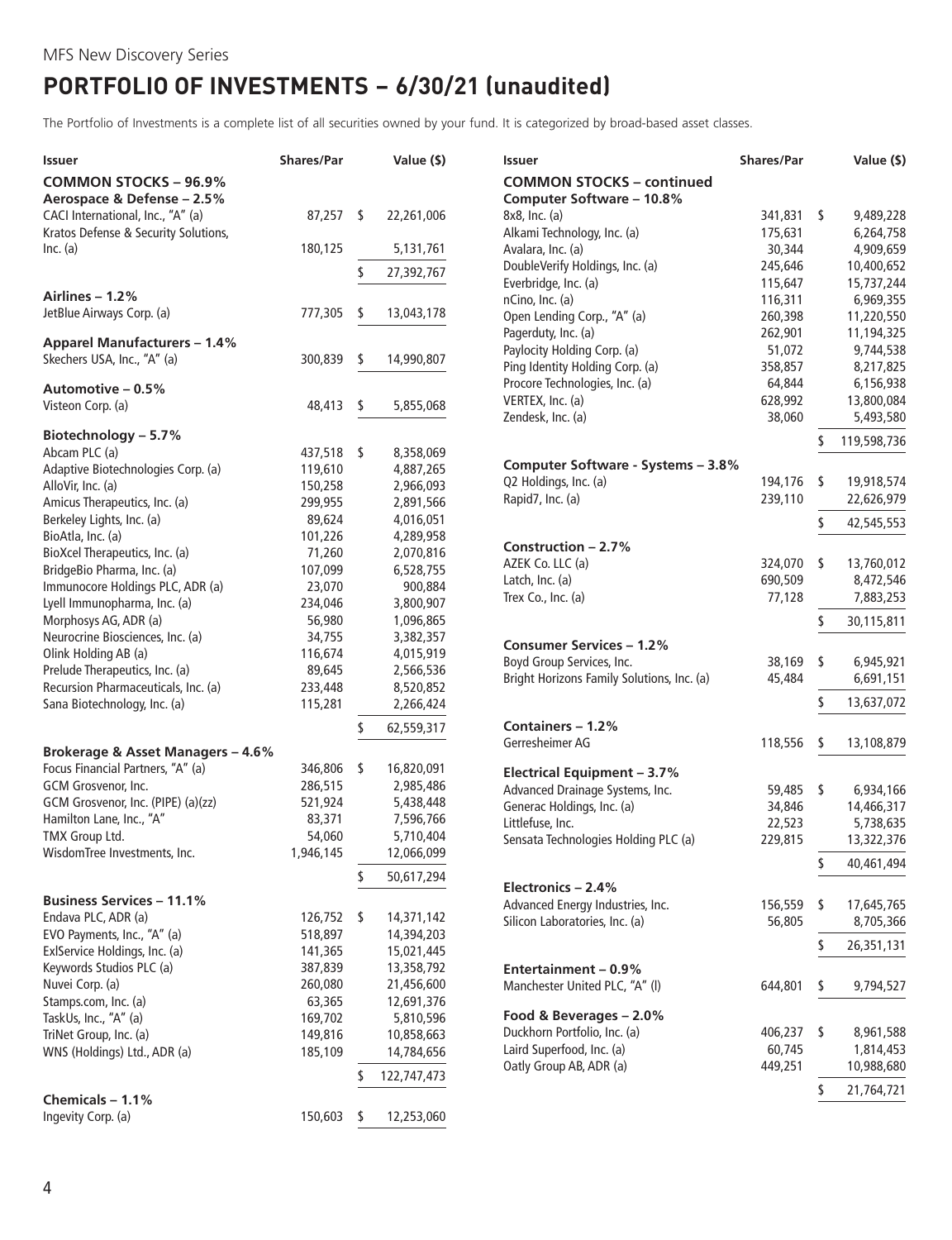## *Portfolio of Investments (unaudited) – continued*

| <b>Issuer</b>                                                       | <b>Shares/Par</b> | Value (\$)                    |
|---------------------------------------------------------------------|-------------------|-------------------------------|
| <b>COMMON STOCKS - continued</b><br>Gaming & Lodging - 1.7%         |                   |                               |
| Genius Sports Ltd. (SPAC) (a)<br>Penn National Gaming, Inc. (a)     | 692,106<br>77,995 | \$<br>12,990,830<br>5,965,837 |
|                                                                     |                   | \$<br>18,956,667              |
| General Merchandise - 0.4%                                          |                   |                               |
| Ollie's Bargain Outlet Holdings, Inc. (a)                           | 52,097            | \$<br>4,382,921               |
| Insurance $-0.7%$<br>Metromile, Inc. (a)(l)                         | 873,290           | \$<br>7,990,603               |
| Internet $-0.7%$                                                    |                   |                               |
| Talkspace, Inc. (a)                                                 | 871,635           | \$<br>7,243,287               |
| Leisure & Toys - 1.5%                                               |                   |                               |
| Malibu Boats, Inc., "A" (a)                                         | 166,266           | \$<br>12,192,286              |
| Thule Group AB                                                      | 106,714           | 4,730,874                     |
|                                                                     |                   | \$<br>16,923,160              |
| Machinery & Tools - 1.6%                                            |                   |                               |
| Ritchie Bros. Auctioneers, Inc.<br>Xometry, Inc., "A" (a)           | 262,905<br>27,636 | \$<br>15,585,008<br>2,415,110 |
|                                                                     |                   | \$<br>18,000,118              |
| Medical & Health Technology & Services - 8.1%                       |                   |                               |
| Certara, Inc. (a)<br>Charles River Laboratories International,      | 529,297           | \$<br>14,994,984              |
| Inc. (a)                                                            | 35,302            | 13,058,916                    |
| Guardant Health, Inc. (a)                                           | 35,020            | 4,349,134                     |
| Health Catalyst, Inc. (a)                                           | 81,853            | 4,543,660                     |
| HealthEquity, Inc. (a)                                              | 128,042           | 10,304,820                    |
| ICON PLC (a)<br>LifeStance Health Group, Inc. (a)                   | 58,507<br>367,285 | 12,093,982<br>10,232,560      |
| PRA Health Sciences, Inc. (a)                                       | 30,945            | 5,112,423                     |
| Syneos Health, Inc. (a)                                             | 170,696           | 15,275,585                    |
|                                                                     |                   | \$<br>89,966,064              |
| Medical Equipment - 3.5%                                            |                   |                               |
| Acutus Medical, Inc. (a)(l)<br>Maravai Lifesciences Holdings, Inc., | 265,012           | \$<br>4,499,904               |
| "A" (a)                                                             | 248,149           | 10,355,258                    |
| Nevro Corp. (a)                                                     | 51,830            | 8,592,896                     |
| OptiNose, Inc. (a)                                                  | 438,959           | 1,365,162                     |
| Outset Medical, Inc. (a)<br>PerkinElmer, Inc.                       | 98,220<br>36,784  | 4,909,036<br>5,679,817        |
| Silk Road Medical, Inc. (a)                                         | 66,129            | 3,164,934                     |
|                                                                     |                   | \$<br>38,567,007              |
| Network & Telecom - 1.5%                                            |                   |                               |
| CoreSite Realty Corp., REIT                                         | 121,995           | \$<br>16,420,527              |
| Other Banks & Diversified Financials - 2.8%                         |                   |                               |
| Bank OZK                                                            | 139,420           | \$<br>5,877,947               |
| LegalZoom.com, Inc. (a)                                             | 136,356           | 5,161,075                     |
| Payoneer Global, Inc. (a)                                           | 904,213           | 9,376,689                     |
| Prosperity Bancshares, Inc.                                         | 114,521           | 8,222,608                     |
| TPG Pace Tech Opportunities Corp.<br>$(SPAC)$ (a)                   | 253,565           | 2,517,900                     |
|                                                                     |                   |                               |
|                                                                     |                   | \$<br>31,156,219              |

| <b>Issuer</b>                                                        | <b>Shares/Par</b> | Value (\$)       |
|----------------------------------------------------------------------|-------------------|------------------|
| <b>COMMON STOCKS - continued</b>                                     |                   |                  |
| <b>Pharmaceuticals - 2.4%</b>                                        |                   |                  |
| Annexon, Inc. (a)                                                    | 175,410           | \$<br>3,948,479  |
| Collegium Pharmaceutical, Inc. (a)                                   | 180,963           | 4,277,965        |
| Harmony Biosciences Holdings (a)                                     | 161,779           | 4,567,021        |
| Orchard RX Ltd., ADR (a)                                             | 123,902           | 543,930          |
| SpringWorks Therapeutics, Inc. (a)                                   | 95,765            | 7,891,994        |
| Turning Point Therapeutics, Inc. (a)                                 | 67,509            | 5,267,052        |
|                                                                      |                   | \$<br>26,496,441 |
| <b>Pollution Control - 0.8%</b>                                      |                   |                  |
| GFL Environmental, Inc.                                              | 293,037           | \$<br>9,353,741  |
|                                                                      |                   |                  |
| Railroad & Shipping - 0.1%                                           |                   |                  |
| StealthGas, Inc. (a)                                                 | 442,589           | \$<br>1,252,527  |
| Real Estate - 3.0%                                                   |                   |                  |
| Big Yellow Group PLC, REIT                                           | 482,968           | \$<br>8,731,931  |
| Industrial Logistics Properties Trust, REIT                          | 349,427           | 9,134,022        |
| STAG Industrial, Inc., REIT                                          | 406,634           | 15,220,311       |
|                                                                      |                   | \$<br>33,086,264 |
|                                                                      |                   |                  |
| <b>Specialty Chemicals - 1.4%</b><br>Axalta Coating Systems Ltd. (a) | 396,033           | \$<br>12,075,046 |
| Rogers Corp. (a)                                                     | 14,237            | 2,858,790        |
|                                                                      |                   |                  |
|                                                                      |                   | \$<br>14,933,836 |
| <b>Specialty Stores - 4.7%</b>                                       |                   |                  |
| ACV Auctions, Inc. (a)                                               | 497,963           | \$<br>12,762,792 |
| Leslie's, Inc. (a)                                                   | 611,196           | 16,801,778       |
| Petco Health & Wellness Co., Inc. (a)                                | 327,416           | 7,337,392        |
| ThredUp, Inc. (a)                                                    | 313,108           | 9,105,181        |
| Vroom, Inc. (a)                                                      | 151,435           | 6,339,069        |
|                                                                      |                   | \$<br>52,346,212 |
| Trucking $-3.0\%$                                                    |                   |                  |
| CryoPort, Inc. (a)                                                   | 225,649           | \$<br>14,238,452 |
| Knight-Swift Transportation Holdings, Inc.                           | 251,961           | 11,454,147       |
| Schneider National, Inc.                                             | 344,409           | 7,497,784        |
|                                                                      |                   | \$<br>33,190,383 |
|                                                                      |                   |                  |
| Utilities - Electric Power - 2.2%                                    |                   |                  |
| Array Technologies, Inc. (a)                                         | 661,446           | \$<br>10,318,558 |
| Shoals Technologies Group, Inc. (a)                                  | 407,915           | 14,480,982       |
|                                                                      |                   | \$<br>24,799,540 |
| <b>Total Common Stocks (Identified</b>                               |                   |                  |
| Cost, \$767,908,522)                                                 |                   | \$1,071,902,405  |
|                                                                      |                   |                  |
| <b>INVESTMENT COMPANIES (h) - 3.4%</b><br>Money Market Funds - 3.4%  |                   |                  |
| <b>MFS Institutional Money Market</b>                                |                   |                  |
| Portfolio, 0.02% (v) (Identified Cost,                               |                   |                  |
| \$37,805,766)                                                        | 37,805,766        | \$<br>37,805,766 |
|                                                                      |                   |                  |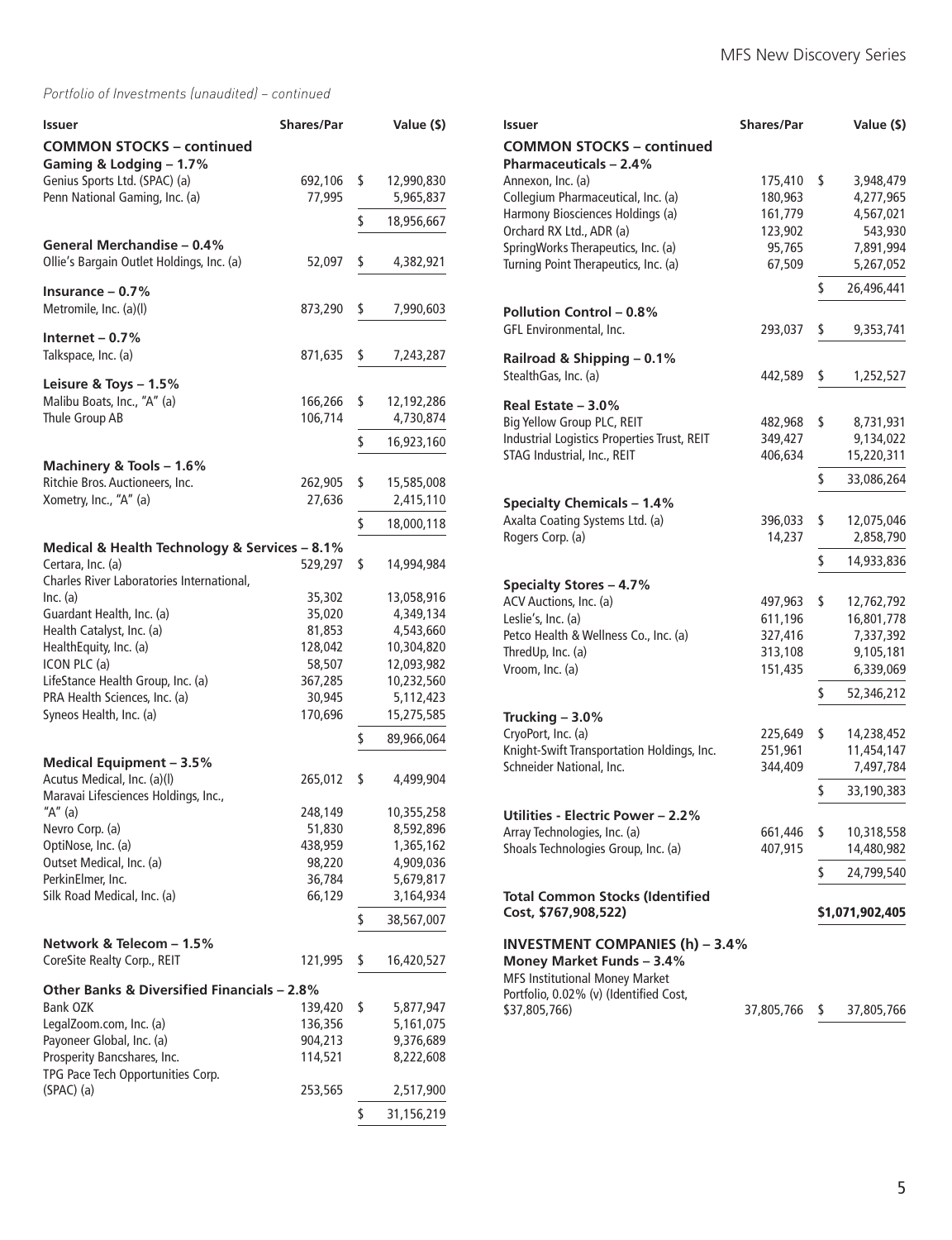# MFS New Discovery Series

*Portfolio of Investments (unaudited) – continued*

| <b>Issuer</b>                                                                                                                                                           | Shares/Par   | Value (\$)      |
|-------------------------------------------------------------------------------------------------------------------------------------------------------------------------|--------------|-----------------|
| <b>COLLATERAL FOR SECURITIES LOANED - 0.2%</b><br><b>State Street Navigator Securities</b><br>Lending Government Money Market<br>Portfolio, 0.02% (j) (Identified Cost, |              |                 |
| \$2,585,086)                                                                                                                                                            | 2,585,086 \$ | 2,585,086       |
| OTHER ASSETS, LESS LIABILITIES - (0.5)%                                                                                                                                 |              | (5.697.472)     |
| <b>NET ASSETS - 100.0%</b>                                                                                                                                              |              | \$1,106,595,785 |

(a) Non-income producing security.

- (h) An affiliated issuer, which may be considered one in which the fund owns 5% or more of the outstanding voting securities, or a company which is under common control. At period end, the aggregate values of the fund's investments in affiliated issuers and in unaffiliated issuers were \$37,805,766 and \$1,074,487,491, respectively.
- (j) The rate quoted is the annualized seven-day yield of the fund at period end.
- (l) A portion of this security is on loan. See Note 2 for additional information.
- (v) Affiliated issuer that is available only to investment companies managed by MFS. The rate quoted for the MFS Institutional Money Market Portfolio is the annualized seven-day yield of the fund at period end.
- (zz) Securities subject to a restriction on resale.

The following abbreviations are used in this report and are defined:

ADR American Depositary Receipt

- PIPE Private Investment in Public Equity
- REIT Real Estate Investment Trust
- SPAC Special Purpose Acquisition Company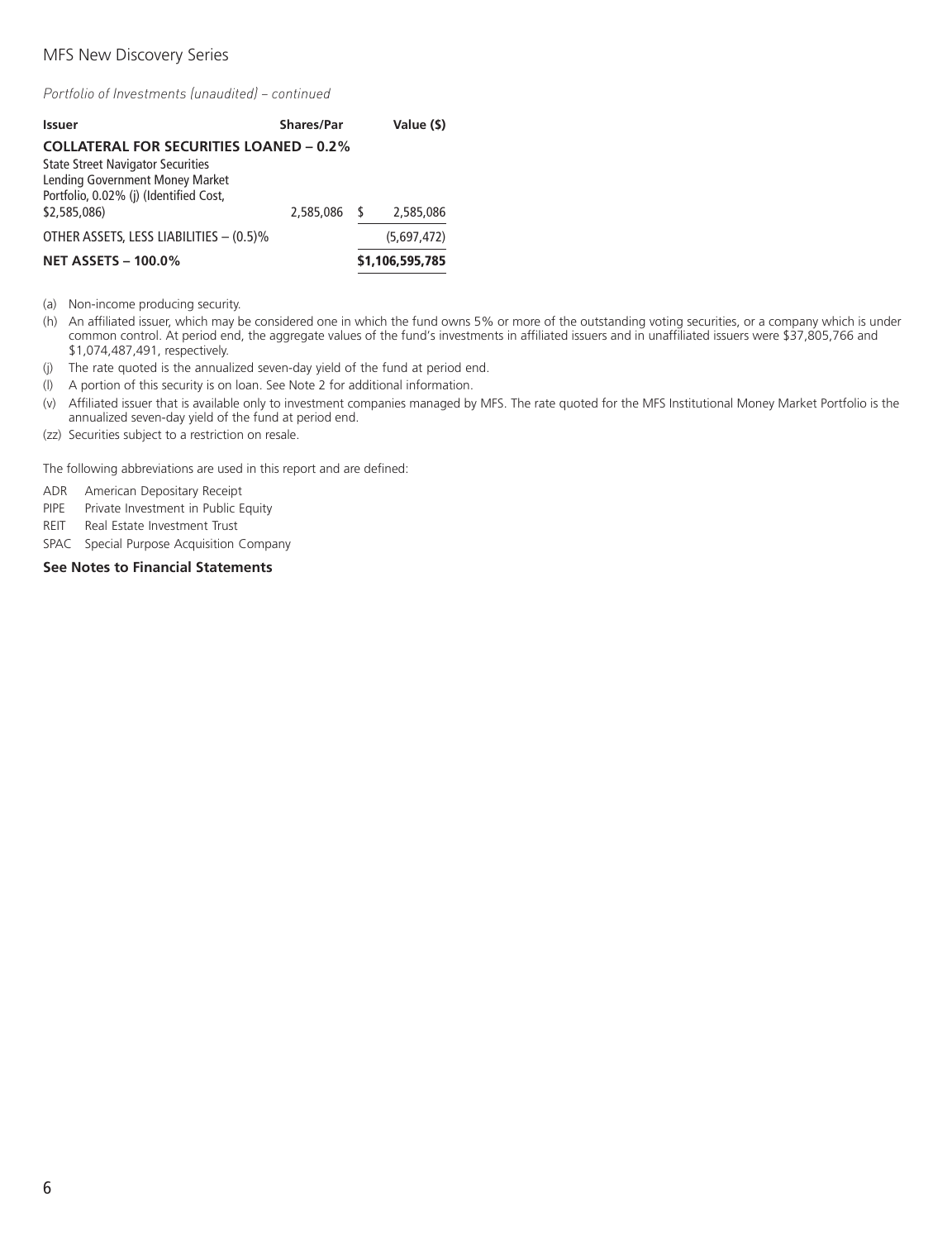# <span id="page-8-0"></span>**FINANCIAL STATEMENTS STATEMENT OF ASSETS AND LIABILITIES (unaudited)**

This statement represents your fund's balance sheet, which details the assets and liabilities comprising the total value of the fund.

## **At 6/30/21**

| <b>Assets</b>                                                                                                               |               |               |                 |
|-----------------------------------------------------------------------------------------------------------------------------|---------------|---------------|-----------------|
| Investments in unaffiliated issuers, at value, including \$3,554,576 of securities on loan (identified cost, \$770,493,608) |               |               | \$1,074,487,491 |
| Investments in affiliated issuers, at value (identified cost, \$37,805,766)                                                 |               |               | 37,805,766      |
| Cash                                                                                                                        |               |               | 480,368         |
| Receivables for                                                                                                             |               |               |                 |
| Investments sold                                                                                                            |               |               | 3,127,584       |
| Fund shares sold                                                                                                            |               |               | 596,097         |
| Interest and dividends                                                                                                      |               |               | 529,095         |
| Receivable from investment adviser                                                                                          |               |               | 8,556           |
| Other assets                                                                                                                |               |               | 2,617           |
| Total assets                                                                                                                |               |               | \$1,117,037,574 |
| <b>Liabilities</b>                                                                                                          |               |               |                 |
| Payables for                                                                                                                |               |               |                 |
| Investments purchased                                                                                                       |               |               | \$6,804,784     |
| Fund shares reacquired                                                                                                      |               |               | 880,926         |
| Collateral for securities loaned, at value (c)                                                                              |               |               | 2,585,086       |
| Payable to affiliates                                                                                                       |               |               |                 |
| Administrative services fee                                                                                                 |               |               | 853             |
| Shareholder servicing costs                                                                                                 |               |               | 743             |
| Distribution and/or service fees                                                                                            |               |               | 8,613           |
| Accrued expenses and other liabilities                                                                                      |               |               | 160,784         |
| <b>Total liabilities</b>                                                                                                    |               |               | \$10,441,789    |
| Net assets                                                                                                                  |               |               | \$1,106,595,785 |
| Net assets consist of                                                                                                       |               |               |                 |
| Paid-in capital                                                                                                             |               |               | \$491,025,745   |
| Total distributable earnings (loss)                                                                                         |               |               | 615,570,040     |
| Net assets                                                                                                                  |               |               | \$1,106,595,785 |
| Shares of beneficial interest outstanding                                                                                   |               |               | 40,667,996      |
|                                                                                                                             |               | <b>Shares</b> | Net asset value |
|                                                                                                                             | Net assets    | outstanding   | per share       |
| <b>Initial Class</b>                                                                                                        | \$481,022,758 | 16,353,828    | \$29.41         |
| Service Class                                                                                                               | 625,573,027   | 24,314,168    | 25.73           |
| (c) Non-cash collateral is not included.                                                                                    |               |               |                 |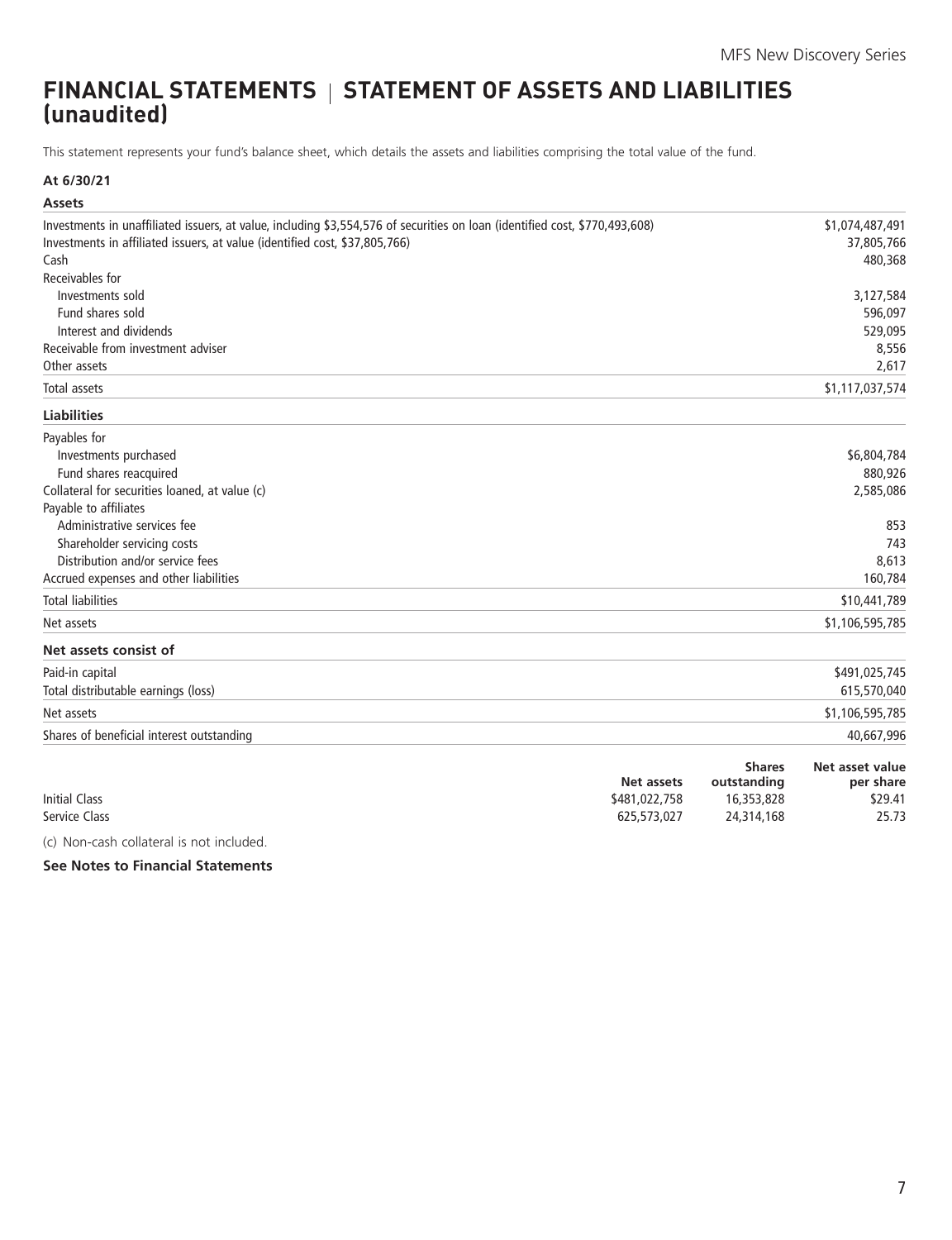# <span id="page-9-0"></span>**FINANCIAL STATEMENTS** | STATEMENT OF OPERATIONS (unaudited)

This statement describes how much your fund earned in investment income and accrued in expenses. It also describes any gains and/or losses generated by fund operations.

| Six months ended 6/30/21                                                                                                                                                                                                                                                      |                                                                                                      |
|-------------------------------------------------------------------------------------------------------------------------------------------------------------------------------------------------------------------------------------------------------------------------------|------------------------------------------------------------------------------------------------------|
| Net investment income (loss)                                                                                                                                                                                                                                                  |                                                                                                      |
| Income<br><b>Dividends</b><br>Income on securities loaned<br>Other<br>Dividends from affiliated issuers<br>Foreign taxes withheld                                                                                                                                             | \$2,093,125<br>168,474<br>65,698<br>6,573<br>(75, 360)                                               |
| Total investment income                                                                                                                                                                                                                                                       | \$2,258,510                                                                                          |
| <b>Expenses</b><br>Management fee<br>Distribution and/or service fees<br>Shareholder servicing costs<br>Administrative services fee<br>Independent Trustees' compensation<br>Custodian fee<br>Shareholder communications<br>Audit and tax fees<br>Legal fees<br>Miscellaneous | \$4,739,648<br>741,894<br>26,785<br>73,170<br>8,557<br>29,466<br>45,439<br>30,093<br>3,280<br>16,633 |
| Total expenses                                                                                                                                                                                                                                                                | \$5,714,965                                                                                          |
| Reduction of expenses by investment adviser                                                                                                                                                                                                                                   | (354, 389)                                                                                           |
| Net expenses                                                                                                                                                                                                                                                                  | \$5,360,576                                                                                          |
| Net investment income (loss)                                                                                                                                                                                                                                                  | \$(3,102,066)                                                                                        |
| Realized and unrealized gain (loss)                                                                                                                                                                                                                                           |                                                                                                      |
| Realized gain (loss) (identified cost basis)<br><b>Unaffiliated issuers</b><br><b>Affiliated issuers</b><br>Foreign currency                                                                                                                                                  | \$145,949,918<br>31<br>6,529                                                                         |
| Net realized gain (loss)                                                                                                                                                                                                                                                      | \$145,956,478                                                                                        |
| Change in unrealized appreciation or depreciation<br><b>Unaffiliated issuers</b><br><b>Affiliated issuers</b><br>Translation of assets and liabilities in foreign currencies                                                                                                  | \$(51, 122, 016)<br>(31)<br>(4, 755)                                                                 |
| Net unrealized gain (loss)                                                                                                                                                                                                                                                    | \$(51, 126, 802)                                                                                     |
| Net realized and unrealized gain (loss)                                                                                                                                                                                                                                       | \$94,829,676                                                                                         |
| Change in net assets from operations                                                                                                                                                                                                                                          | \$91,727,610                                                                                         |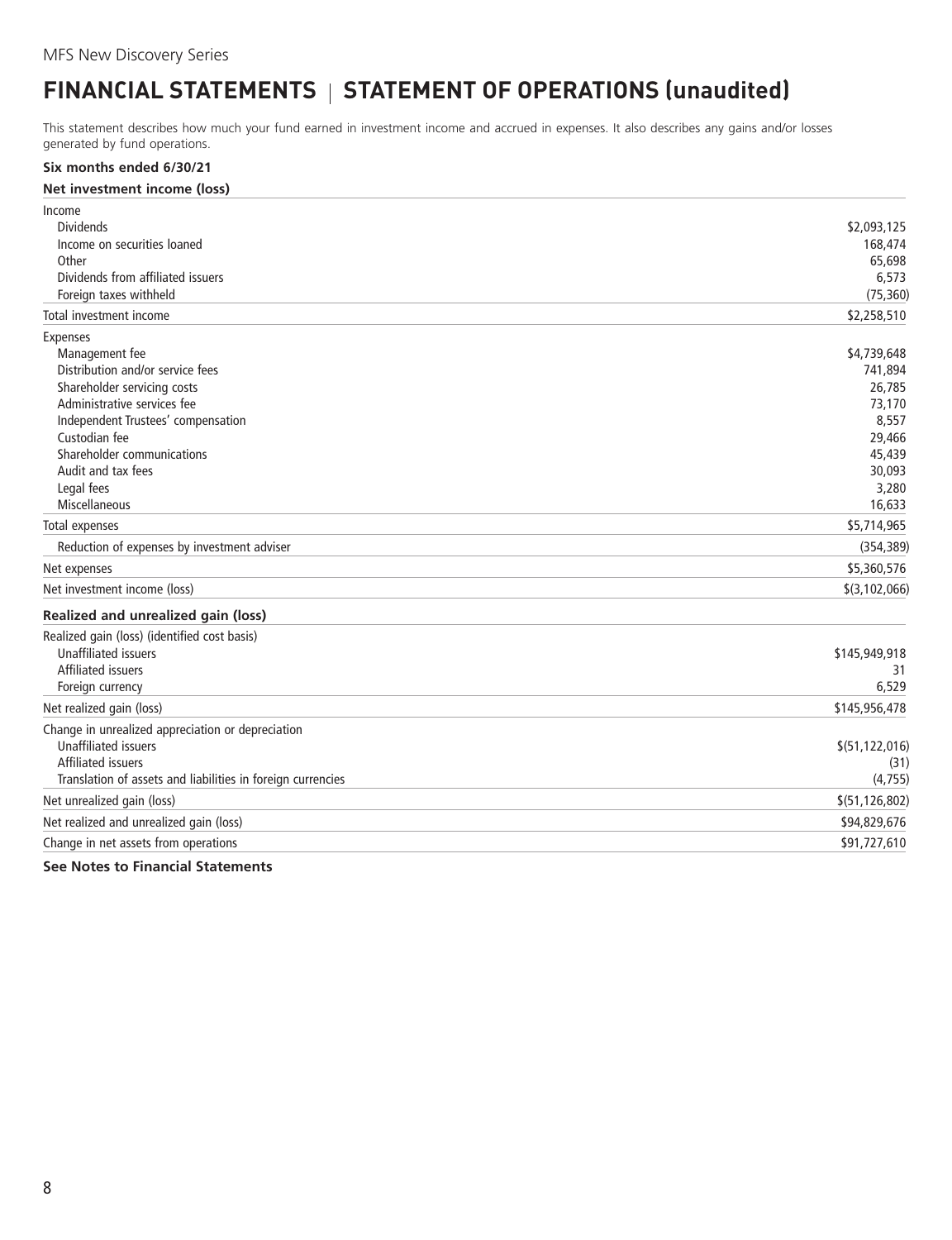# <span id="page-10-0"></span>**FINANCIAL STATEMENTS | STATEMENTS OF CHANGES IN NET ASSETS**

These statements describe the increases and/or decreases in net assets resulting from operations, any distributions, and any shareholder transactions.

|                                                   | Six months ended<br>6/30/21<br>(unaudited) | Year ended<br>12/31/20 |
|---------------------------------------------------|--------------------------------------------|------------------------|
| Change in net assets                              |                                            |                        |
| <b>From operations</b>                            |                                            |                        |
| Net investment income (loss)                      | $$$ (3,102,066)                            | \$(3,663,059)          |
| Net realized gain (loss)                          | 145,956,478                                | 176,399,666            |
| Net unrealized gain (loss)                        | (51, 126, 802)                             | 163,806,112            |
| Change in net assets from operations              | \$91,727,610                               | \$336,542,719          |
| Total distributions to shareholders               | \$—                                        | \$ (81, 295, 168)      |
| Change in net assets from fund share transactions | $$$ (35,722,617)                           | \$(20, 182, 105)       |
| Total change in net assets                        | \$56,004,993                               | \$235,065,446          |
| Net assets                                        |                                            |                        |
| At beginning of period                            | 1,050,590,792                              | 815,525,346            |
| At end of period                                  | \$1,106,595,785                            | \$1,050,590,792        |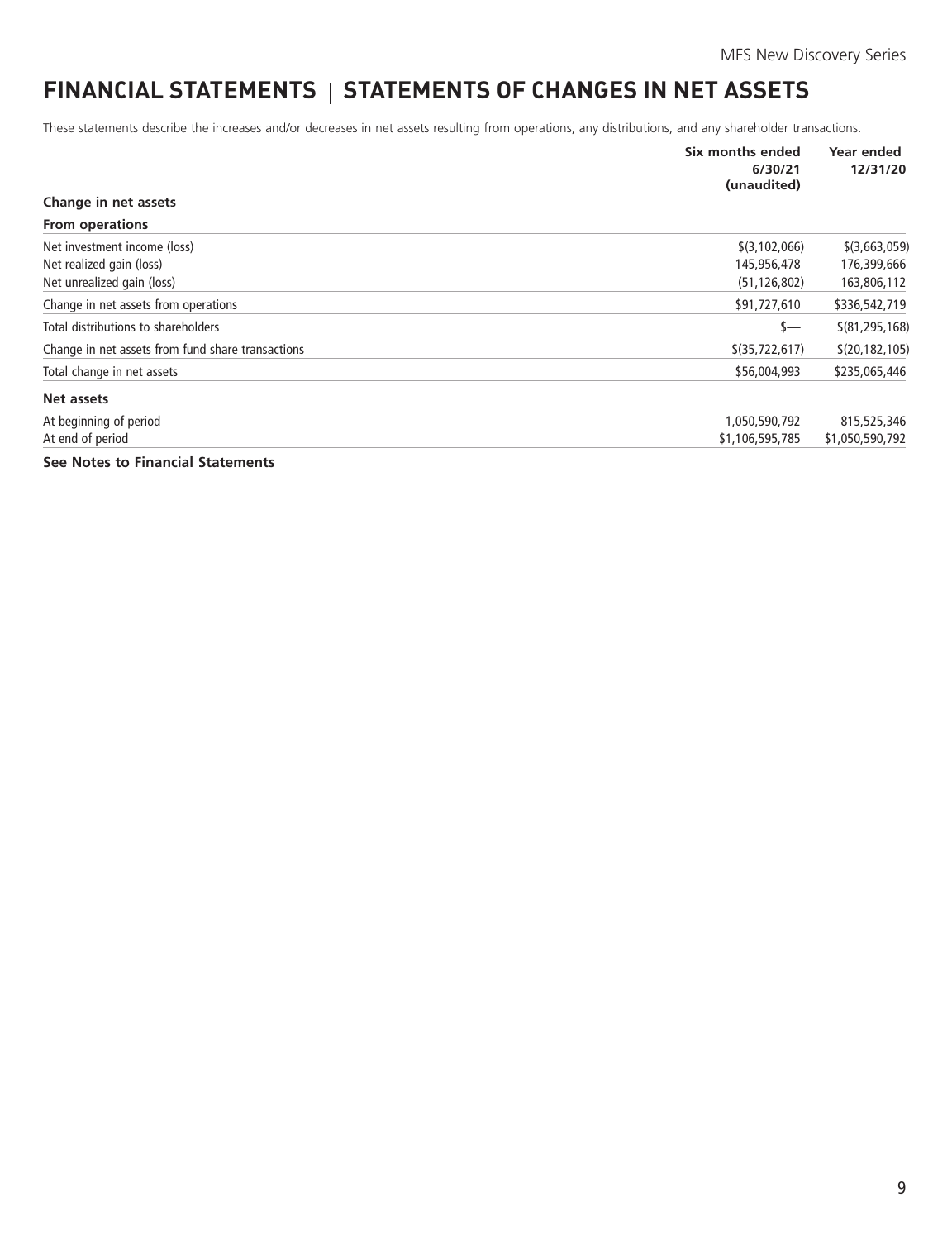# <span id="page-11-0"></span>**FINANCIAL STATEMENTS FINANCIAL HIGHLIGHTS**

The financial highlights table is intended to help you understand the fund's financial performance for the semiannual period and the past 5 fiscal years. Certain information reflects financial results for a single fund share. The total returns in the table represent the rate that an investor would have earned (or lost) on an investment in the fund share class (assuming reinvestment of all distributions) held for the entire period.

| <b>Initial Class</b>                                         | Six months<br>ended    | Year ended |           |            |           |              |
|--------------------------------------------------------------|------------------------|------------|-----------|------------|-----------|--------------|
|                                                              | 6/30/21<br>(unaudited) | 12/31/20   | 12/31/19  | 12/31/18   | 12/31/17  | 12/31/16     |
| Net asset value, beginning of period                         | \$26.96                | \$20.28    | \$17.46   | \$20.10    | \$16.18   | \$15.49      |
| Income (loss) from investment operations                     |                        |            |           |            |           |              |
| Net investment income (loss) (d)                             | \$(0.06)               | \$(0.06)   | \$(0.07)  | \$(0.09)   | \$(0.07)  | \$0.00(c)(w) |
| Net realized and unrealized gain (loss)                      | 2.51                   | 8.84       | 6.89      | 0.35       | 4.34      | 1.40         |
| Total from investment operations                             | \$2.45                 | \$8.78     | \$6.82    | \$0.26     | \$4.27    | \$1.40       |
| Less distributions declared to shareholders                  |                        |            |           |            |           |              |
| From net realized gain                                       | \$—                    | \$(2.10)   | \$(4.00)  | \$(2.90)   | \$(0.35)  | \$(0.71)     |
| Net asset value, end of period (x)                           | \$29.41                | \$26.96    | \$20.28   | \$17.46    | \$20.10   | \$16.18      |
| Total return $(\%) (k)(r)(s)(x)$                             | 9.09(n)                | 45.89      | 41.70     | (1.48)     | 26.65     | 9.05(c)      |
| Ratios (%) (to average net assets)<br>and Supplemental data: |                        |            |           |            |           |              |
| Expenses before expense reductions (f)                       | 0.94(a)                | 0.95       | 0.95      | 0.96       | 0.97      | 0.94(c)      |
| Expenses after expense reductions (f)                        | 0.87(a)                | 0.91       | 0.94      | 0.94       | 0.94      | 0.92(c)      |
| Net investment income (loss)                                 | (0.45)(a)              | (0.30)     | (0.33)    | (0.43)     | (0.37)    | 0.02(c)      |
| Portfolio turnover                                           | 40(n)                  | 80         | 54        | 71         | 58        | 63           |
| Net assets at end of period (000 omitted)                    | \$481,023              | \$465,663  | \$343,133 | \$272,039  | \$316,949 | \$292,368    |
| <b>Service Class</b>                                         | Six months<br>ended    |            |           | Year ended |           |              |
|                                                              | 6/30/21<br>(unaudited) | 12/31/20   | 12/31/19  | 12/31/18   | 12/31/17  | 12/31/16     |
| Net asset value, beginning of period                         | \$23.61                | \$18.02    | \$15.91   | \$18.57    | \$15.01   | \$14.45      |
| Income (loss) from investment operations                     |                        |            |           |            |           |              |
| Net investment income (loss) (d)                             | \$(0.08)               | \$(0.10)   | \$(0.11)  | \$(0.13)   | \$(0.10)  | \$(0.03)(c)  |
| Net realized and unrealized gain (loss)                      | 2.20                   | 7.79       | 6.22      | 0.37       | 4.01      | 1.30         |
| Total from investment operations                             | \$2.12                 | \$7.69     | \$6.11    | \$0.24     | \$3.91    | \$1.27       |
| Less distributions declared to shareholders                  |                        |            |           |            |           |              |
| From net realized gain                                       | \$—                    | \$(2.10)   | \$(4.00)  | \$(2.90)   | \$(0.35)  | \$(0.71)     |
| Net asset value, end of period (x)                           | \$25.73                | \$23.61    | \$18.02   | \$15.91    | \$18.57   | \$15.01      |
| Total return $(\%) (k)(r)(s)(x)$                             | 8.98(n)                | 45.58      | 41.27     | (1.72)     | 26.33     | 8.80(c)      |
| Ratios (%) (to average net assets)<br>and Supplemental data: |                        |            |           |            |           |              |
| Expenses before expense reductions (f)                       | 1.19(a)                | 1.20       | 1.20      | 1.21       | 1.22      | 1.19(c)      |
| Expenses after expense reductions (f)                        | 1.12(a)                | 1.16       | 1.19      | 1.19       | 1.19      | 1.17(c)      |
| Net investment income (loss)                                 | (0.69)(a)              | (0.56)     | (0.58)    | (0.68)     | (0.62)    | (0.23)(c)    |
| Portfolio turnover                                           | 40(n)                  | 80         | 54        | 71         | 58        | 63           |
| Net assets at end of period (000 omitted)                    | \$625,573              | \$584,928  | \$472,393 | \$358,912  | \$432,897 | \$380,884    |
| Can Natas to Financial Chatamante                            |                        |            |           |            |           |              |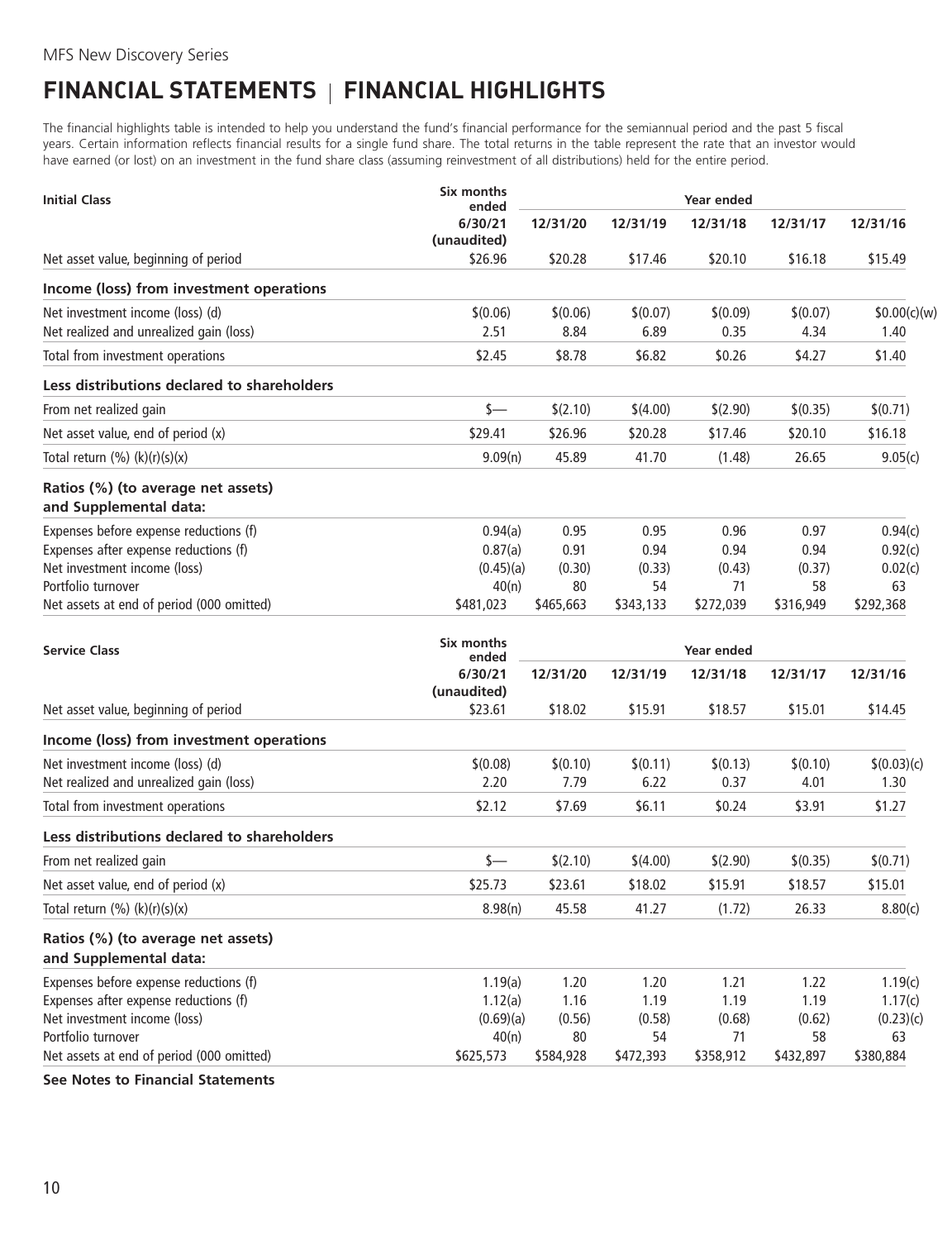#### *Financial Highlights - continued*

- (a) Annualized.
- (c) Amount reflects a one-time reimbursement of expenses by the custodian (or former custodian) without which net investment income and performance would be lower and expenses would be higher.
- (d) Per share data is based on average shares outstanding.
- (f) Ratios do not reflect reductions from fees paid indirectly, if applicable.
- (k) The total return does not reflect expenses that apply to separate accounts. Inclusion of these charges would reduce the total return figures for all periods shown.
- (n) Not annualized.
- (r) Certain expenses have been reduced without which performance would have been lower.
- (s) From time to time the fund may receive proceeds from litigation settlements, without which performance would be lower.
- (w) Per share amount was less than \$0.01.
- (x) The net asset values and total returns have been calculated on net assets which include adjustments made in accordance with U.S. generally accepted accounting principles required at period end for financial reporting purposes.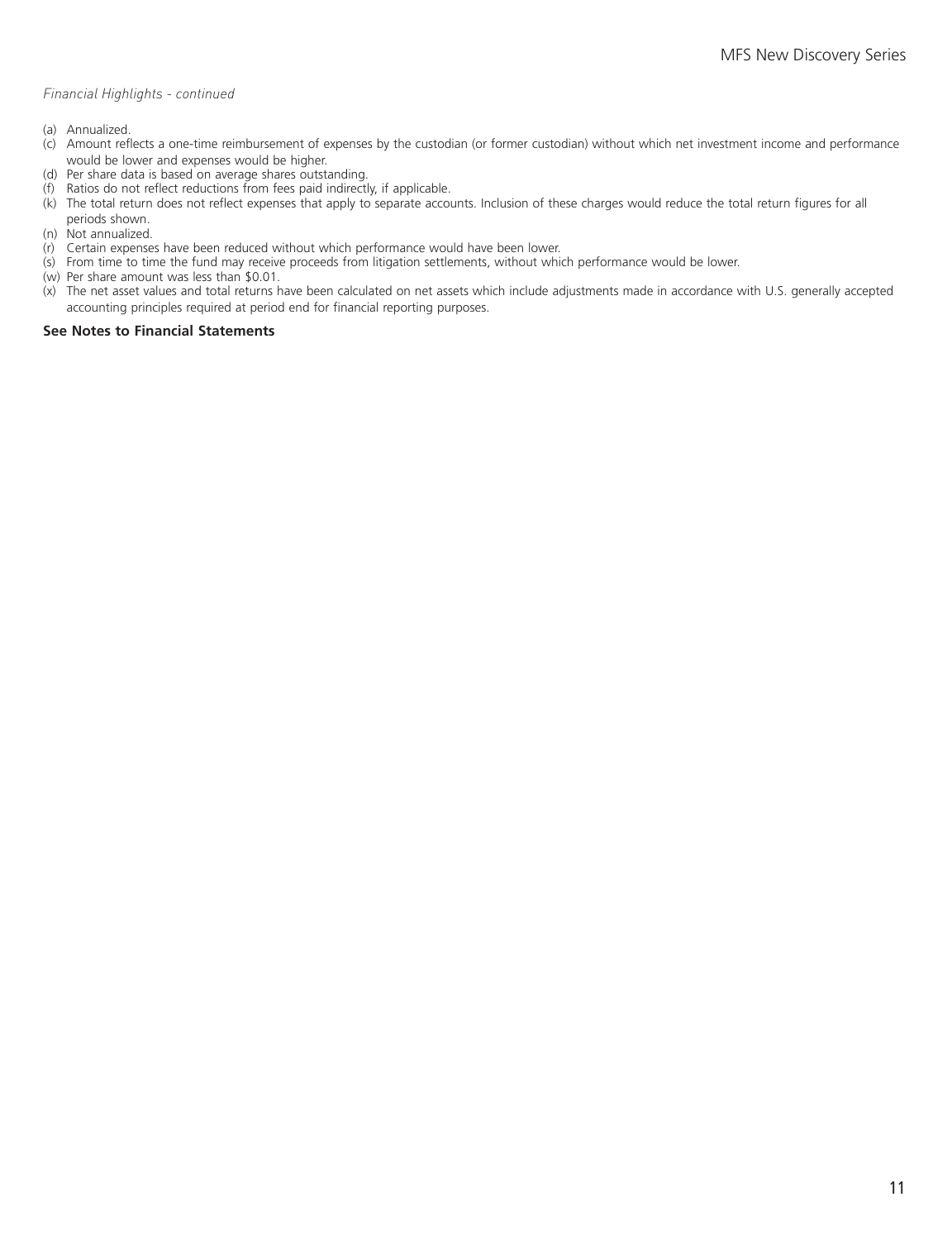# <span id="page-13-0"></span>**NOTES TO FINANCIAL STATEMENTS (unaudited)**

# **(1) Business and Organization**

MFS New Discovery Series (the fund) is a diversified series of MFS Variable Insurance Trust (the trust). The trust is organized as a Massachusetts business trust and is registered under the Investment Company Act of 1940, as amended, as an open-end management investment company. The shareholders of each series of the trust are separate accounts of insurance companies, which offer variable annuity and/or life insurance products, and qualified retirement and pension plans.

The fund is an investment company and accordingly follows the investment company accounting and reporting guidance of the Financial Accounting Standards Board (FASB) Accounting Standards Codification Topic 946 Financial Services - Investment Companies.

# **(2) Significant Accounting Policies**

**General** — The preparation of financial statements in conformity with U.S. generally accepted accounting principles requires management to make estimates and assumptions that affect the reported amounts of assets and liabilities, and disclosure of contingent assets and liabilities at the date of the financial statements and the reported amounts of increases and decreases in net assets from operations during the reporting period. Actual results could differ from those estimates. In the preparation of these financial statements, management has evaluated subsequent events occurring after the date of the fund's Statement of Assets and Liabilities through the date that the financial statements were issued. The fund will generally focus on securities of small size companies which may be more volatile than those of larger companies. The fund invests in foreign securities. Investments in foreign securities are vulnerable to the effects of changes in the relative values of the local currency and the U.S. dollar and to the effects of changes in each country's market, economic, industrial, political, regulatory, geopolitical, and other conditions.

Certain of the fund's investments, derivatives, debt and other contracts may be based on reference interest rates such as the London Interbank Offered Rate ("LIBOR"). In 2017, the regulatory authority that oversees financial services firms in the United Kingdom announced plans to transition away from LIBOR by the end of 2021. In March 2021, the administrator of LIBOR announced the extension of the publication of the more commonly used U.S. dollar LIBOR settings to the end of June 2023. Although the full impacts of the transition away from LIBOR are not fully known, the transition may result in, among other things, an increase in volatility or illiquidity of the markets for instruments that currently rely on LIBOR to determine interest rates and this could have an adverse impact on the fund's performance. With respect to the fund's accounting for investments, derivatives, debt and other contracts that undergo reference rate-related modifications as a result of the transition, management will rely upon the relief provided by FASB Codification Topic 848 – Reference Rate Reform (Topic 848). The guidance in Topic 848 permits the fund to disregard the GAAP accounting requirements around certain contract modifications resulting from the LIBOR transition such that for contracts considered in scope, the fund can account for those modified contracts as a continuation of the existing contracts.

**Balance Sheet Offsetting** — The fund's accounting policy with respect to balance sheet offsetting is that, absent an event of default by the counterparty or a termination of the agreement, the International Swaps and Derivatives Association (ISDA) Master Agreement, or similar agreement, does not result in an offset of reported amounts of financial assets and financial liabilities in the Statement of Assets and Liabilities across transactions between the fund and the applicable counterparty. The fund's right to setoff may be restricted or prohibited by the bankruptcy or insolvency laws of the particular jurisdiction to which a specific master netting agreement counterparty is subject. Balance sheet offsetting disclosures, to the extent applicable to the fund, have been included in the fund's Significant Accounting Policies note under the captions for each of the fund's in-scope financial instruments and transactions.

**Investment Valuations** — Equity securities, including restricted equity securities, are generally valued at the last sale or official closing price on their primary market or exchange as provided by a third-party pricing service. Equity securities, for which there were no sales reported that day, are generally valued at the last quoted daily bid quotation on their primary market or exchange as provided by a third-party pricing service. Short-term instruments with a maturity at issuance of 60 days or less may be valued at amortized cost, which approximates market value. Open-end investment companies are generally valued at net asset value per share. Securities and other assets generally valued on the basis of information from a third-party pricing service may also be valued at a broker/dealer bid quotation. In determining values, third-party pricing services can utilize both transaction data and market information such as yield, quality, coupon rate, maturity, type of issue, trading characteristics, and other market data. The values of foreign securities and other assets and liabilities expressed in foreign currencies are converted to U.S. dollars using the mean of bid and asked prices for rates provided by a third-party pricing service.

The Board of Trustees has delegated primary responsibility for determining or causing to be determined the value of the fund's investments (including any fair valuation) to the adviser pursuant to valuation policies and procedures approved by the Board. If the adviser determines that reliable market quotations are not readily available, investments are valued at fair value as determined in good faith by the adviser in accordance with such procedures under the oversight of the Board of Trustees. Under the fund's valuation policies and procedures, market quotations are not considered to be readily available for most types of debt instruments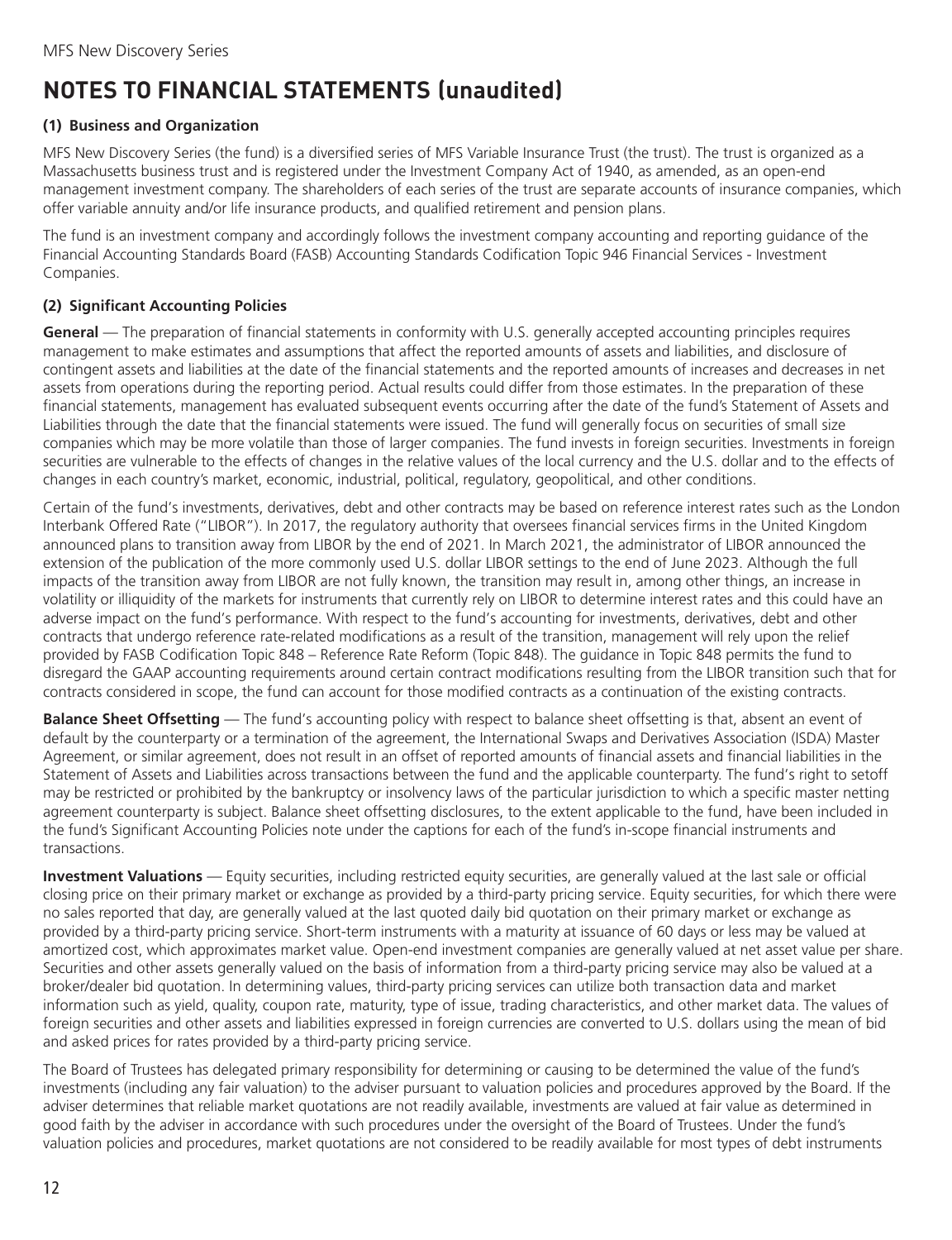#### *Notes to Financial Statements (unaudited) - continued*

and floating rate loans and many types of derivatives. These investments are generally valued at fair value based on information from third-party pricing services. In addition, investments may be valued at fair value if the adviser determines that an investment's value has been materially affected by events occurring after the close of the exchange or market on which the investment is principally traded (such as foreign exchange or market) and prior to the determination of the fund's net asset value, or after the halt of trading of a specific security where trading does not resume prior to the close of the exchange or market on which the security is principally traded. Events that occur after foreign markets close (such as developments in foreign markets and significant movements in the U.S. markets) and prior to the determination of the fund's net asset value may be deemed to have a material effect on the value of securities traded in foreign markets. Accordingly, the fund's foreign equity securities may often be valued at fair value. The adviser generally relies on third-party pricing services or other information (such as the correlation with price movements of similar securities in the same or other markets; the type, cost and investment characteristics of the security; the business and financial condition of the issuer; and trading and other market data) to assist in determining whether to fair value and at what value to fair value an investment. The value of an investment for purposes of calculating the fund's net asset value can differ depending on the source and method used to determine value. When fair valuation is used, the value of an investment used to determine the fund's net asset value may differ from quoted or published prices for the same investment. There can be no assurance that the fund could obtain the fair value assigned to an investment if it were to sell the investment at the same time at which the fund determines its net asset value per share.

Various inputs are used in determining the value of the fund's assets or liabilities. These inputs are categorized into three broad levels. In certain cases, the inputs used to measure fair value may fall into different levels of the fair value hierarchy. In such cases, an investment's level within the fair value hierarchy is based on the lowest level of input that is significant to the fair value measurement. The fund's assessment of the significance of a particular input to the fair value measurement in its entirety requires judgment, and considers factors specific to the investment. Level 1 includes unadjusted quoted prices in active markets for identical assets or liabilities. Level 2 includes other significant observable market-based inputs (including quoted prices for similar securities, interest rates, prepayment speed, and credit risk). Level 3 includes unobservable inputs, which may include the adviser's own assumptions in determining the fair value of investments. The following is a summary of the levels used as of June 30, 2021 in valuing the fund's assets or liabilities:

| <b>Financial Instruments</b> | Level 1         | Level 2     | Level 3 | <b>Total</b>    |
|------------------------------|-----------------|-------------|---------|-----------------|
| <b>Equity Securities:</b>    |                 |             |         |                 |
| <b>United States</b>         | \$881,467,880   | \$5,438,448 | s—      | \$886,906,328   |
| United Kingdom               | 69,050,105      |             |         | 69,050,105      |
| Canada                       | 59,051,674      |             |         | 59,051,674      |
| India                        | 14,784,656      |             |         | 14,784,656      |
| Germany                      | 14,205,744      |             |         | 14,205,744      |
| Ireland                      | 12,093,982      |             |         | 12,093,982      |
| Sweden                       | 8,746,793       |             |         | 8,746,793       |
| <b>Philippines</b>           | 5,810,596       |             |         | 5,810,596       |
| Greece                       | 1,252,527       |             |         | 1,252,527       |
| <b>Mutual Funds</b>          | 40,390,852      |             |         | 40,390,852      |
| Total                        | \$1,106,854,809 | \$5,438,448 |         | \$1,112,293,257 |

For further information regarding security characteristics, see the Portfolio of Investments.

**Foreign Currency Translation** — Purchases and sales of foreign investments, income, and expenses are converted into U.S. dollars based upon currency exchange rates prevailing on the respective dates of such transactions or on the reporting date for foreign denominated receivables and payables. Gains and losses attributable to foreign currency exchange rates on sales of securities are recorded for financial statement purposes as net realized gains and losses on investments. Gains and losses attributable to foreign exchange rate movements on receivables, payables, income and expenses are recorded for financial statement purposes as foreign currency transaction gains and losses. That portion of both realized and unrealized gains and losses on investments that results from fluctuations in foreign currency exchange rates is not separately disclosed.

**Security Loans** — Under its Securities Lending Agency Agreement with the fund, State Street Bank and Trust Company, as lending agent, loans the securities of the fund to certain qualified institutions (the "Borrowers") approved by the fund. Security loans can be terminated at the discretion of either the lending agent or the fund and the related securities must be returned within the earlier of the standard trade settlement period for such securities or within three business days. The loans are collateralized by cash and/or U.S. Treasury and federal agency obligations in an amount typically at least equal to the market value of the securities loaned. On loans collateralized by cash, the cash collateral is invested in a money market fund. The market value of the loaned securities is determined at the close of business of the fund and any additional required collateral is delivered to the fund on the next business day. The lending agent provides the fund with indemnification against Borrower default. In the event of Borrower default, the lending agent will, for the benefit of the fund, either purchase securities identical to those loaned or, when such purchase is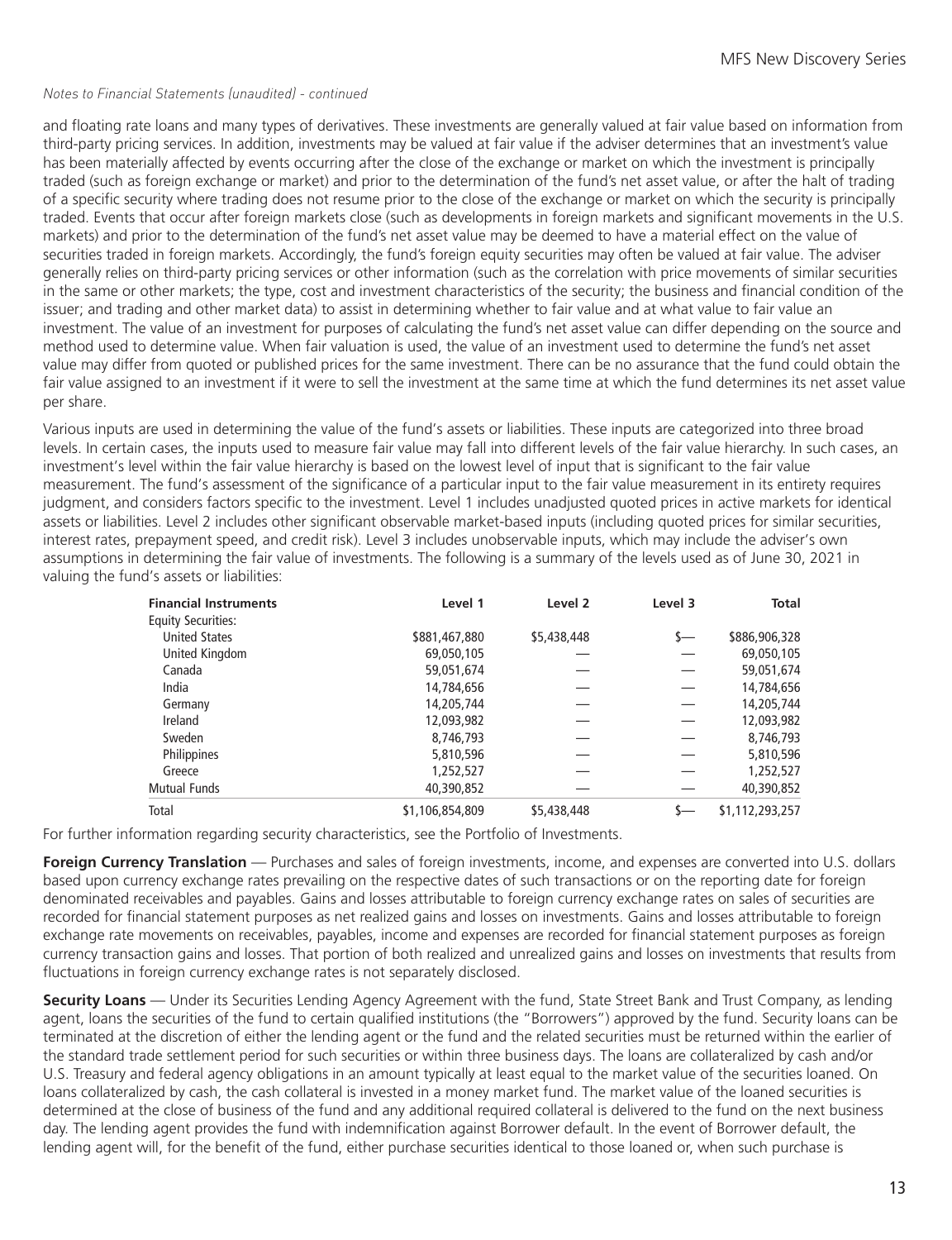#### MFS New Discovery Series

# *Notes to Financial Statements (unaudited) - continued*

commercially impracticable, pay the fund the market value of the loaned securities. In return, the lending agent assumes the fund's rights to the related collateral. If the collateral value is less than the cost to purchase identical securities, the lending agent is responsible for the shortfall, but only to the extent that such shortfall is not due to a decline in collateral value resulting from collateral reinvestment for which the fund bears the risk of loss. At period end, the fund had investment securities on loan, all of which were classified as equity securities in the fund's Portfolio of Investments, with a fair value of \$3,554,576. The fair value of the fund's investment securities on loan and a related liability of \$2,585,086 for cash collateral received on securities loaned are both presented gross in the Statement of Assets and Liabilities. Additionally, these loans were collateralized by U.S. Treasury Obligations of \$1,086,001 held by the lending agent. The collateral on securities loaned exceeded the value of securities on loan at period end. The liability for cash collateral for securities loaned is carried at fair value, which is categorized as level 2 within the fair value hierarchy. A portion of the income generated upon investment of the collateral is remitted to the Borrowers, and the remainder is allocated between the fund and the lending agent. On loans collateralized by U.S. Treasury and/or federal agency obligations, a fee is received from the Borrower, and is allocated between the fund and the lending agent. Income from securities lending is separately reported in the Statement of Operations. The dividend and interest income earned on the securities loaned is accounted for in the same manner as other dividend and interest income.

**Indemnifications** — Under the fund's organizational documents, its officers and Trustees may be indemnified against certain liabilities and expenses arising out of the performance of their duties to the fund. Additionally, in the normal course of business, the fund enters into agreements with service providers that may contain indemnification clauses. The fund's maximum exposure under these agreements is unknown as this would involve future claims that may be made against the fund that have not yet occurred.

**Investment Transactions and Income** — Investment transactions are recorded on the trade date. Interest income is recorded on the accrual basis. Dividends received in cash are recorded on the ex-dividend date. Certain dividends from foreign securities will be recorded when the fund is informed of the dividend if such information is obtained subsequent to the ex-dividend date. Dividend payments received in additional securities are recorded on the ex-dividend date in an amount equal to the value of the security on such date.

The fund may receive proceeds from litigation settlements. Any proceeds received from litigation involving portfolio holdings are reflected in the Statement of Operations in realized gain/loss if the security has been disposed of by the fund or in unrealized gain/loss if the security is still held by the fund. Any other proceeds from litigation not related to portfolio holdings are reflected as other income in the Statement of Operations.

**Tax Matters and Distributions** — The fund intends to qualify as a regulated investment company, as defined under Subchapter M of the Internal Revenue Code, and to distribute all of its taxable income, including realized capital gains. As a result, no provision for federal income tax is required. The fund's federal tax returns, when filed, will remain subject to examination by the Internal Revenue Service for a three year period. Management has analyzed the fund's tax positions taken on federal and state tax returns for all open tax years and does not believe that there are any uncertain tax positions that require recognition of a tax liability. Foreign taxes, if any, have been accrued by the fund in the accompanying financial statements in accordance with the applicable foreign tax law. Foreign income taxes may be withheld by certain countries in which the fund invests. Additionally, capital gains realized by the fund on securities issued in or by certain foreign countries may be subject to capital gains tax imposed by those countries.

Distributions to shareholders are recorded on the ex-dividend date. Income and capital gain distributions are determined in accordance with income tax regulations, which may differ from U.S. generally accepted accounting principles. Certain capital accounts in the financial statements are periodically adjusted for permanent differences in order to reflect their tax character. These adjustments have no impact on net assets or net asset value per share. Temporary differences which arise from recognizing certain items of income, expense, gain or loss in different periods for financial statement and tax purposes will reverse at some time in the future.

Book/tax differences primarily relate to wash sale loss deferrals.

The tax character of distributions declared to shareholders for the last fiscal year is as follows:

|                                                          | Year ended<br>12/31/20 |
|----------------------------------------------------------|------------------------|
| Ordinary income (including any short-term capital gains) | \$24,424,056           |
| Long-term capital gains                                  | 56,871,112             |
| Total distributions                                      | \$81,295,168           |

The federal tax cost and the tax basis components of distributable earnings were as follows: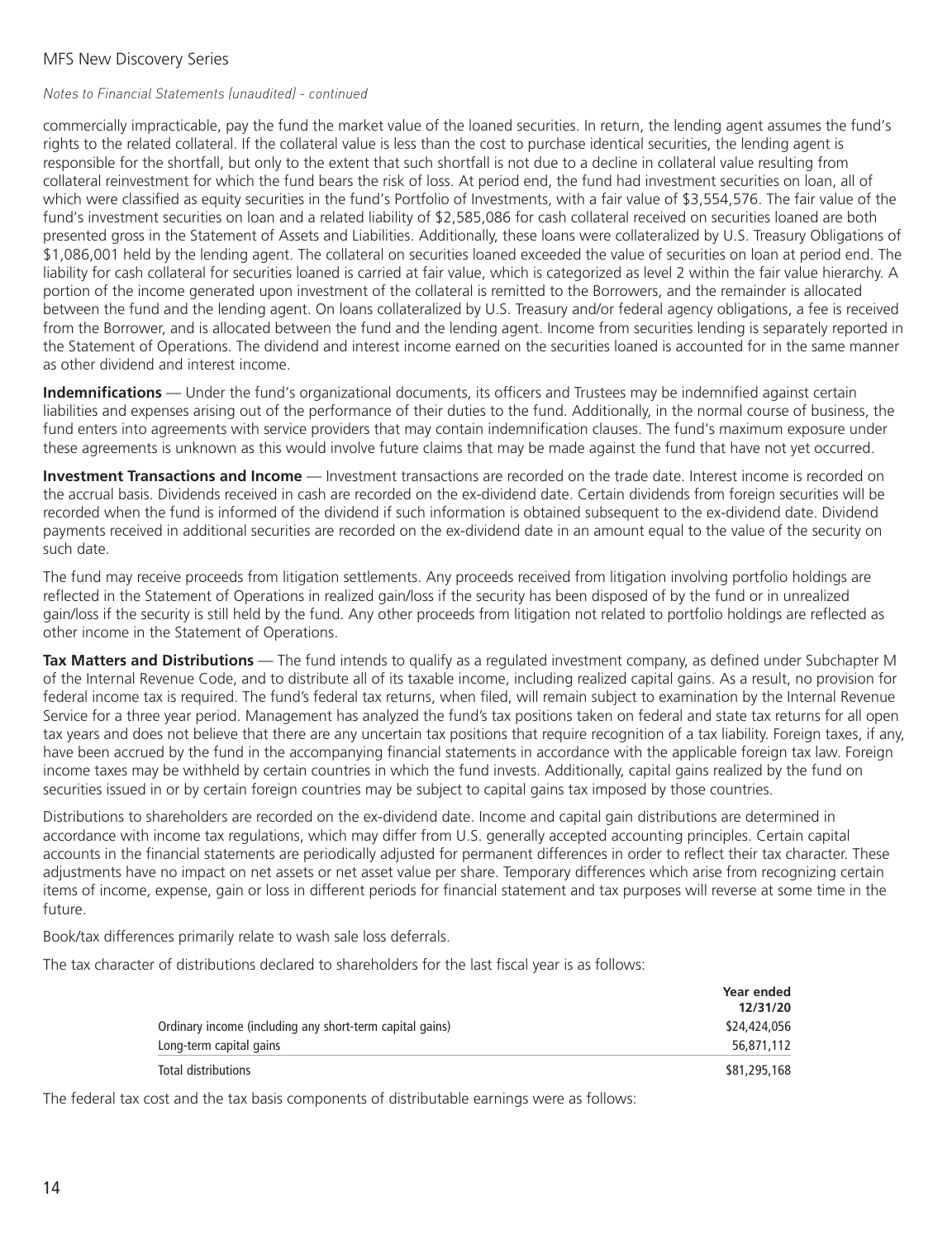*Notes to Financial Statements (unaudited) - continued*

#### **As of 6/30/21**

| Cost of investments                        | \$820,114,605  |
|--------------------------------------------|----------------|
| Gross appreciation                         | 326,596,271    |
| Gross depreciation                         | (34, 417, 619) |
| Net unrealized appreciation (depreciation) | \$292,178,652  |
| As of 12/31/20                             |                |
| Undistributed ordinary income              | 67,761,486     |
| Undistributed long-term capital gain       | 112,268,925    |
| Other temporary differences                | 10,649         |
| Net unrealized appreciation (depreciation) | 343,801,370    |

The aggregate cost above includes prior fiscal year end tax adjustments, if applicable.

**Multiple Classes of Shares of Beneficial Interest** — The fund offers multiple classes of shares, which differ in their respective distribution and/or service fees. The fund's income, realized and unrealized gain (loss), and common expenses are allocated to shareholders based on the daily net assets of each class. Dividends are declared separately for each class. Differences in per share dividend rates are generally due to differences in separate class expenses. The fund's distributions declared to shareholders as reported in the Statements of Changes in Net Assets are presented by class as follows:

|                      | Six months ended<br>6/30/21 | Year ended<br>12/31/20 |  |
|----------------------|-----------------------------|------------------------|--|
| <b>Initial Class</b> | $S-$                        | \$31,864,295           |  |
| Service Class        |                             | 49,430,873             |  |
| Total                | $S-$                        | \$81,295,168           |  |

#### **(3) Transactions with Affiliates**

**Investment Adviser** — The fund has an investment advisory agreement with MFS to provide overall investment management and related administrative services and facilities to the fund. The management fee is computed daily and paid monthly at the following annual rates based on the fund's average daily net assets:

| Up to \$1 billion        | $0.90\%$ |
|--------------------------|----------|
| In excess of \$1 billion | $0.80\%$ |

MFS has agreed in writing to reduce its management fee by a specified amount if certain MFS mutual fund assets exceed thresholds agreed to by MFS and the fund's Board of Trustees. For the six months ended June 30, 2021, this management fee reduction amounted to \$63,234, which is included in the reduction of total expenses in the Statement of Operations. The management fee incurred for the six months ended June 30, 2021 was equivalent to an annual effective rate of 0.88% of the fund's average daily net assets.

The investment adviser has agreed in writing to pay a portion of the fund's total annual operating expenses, excluding interest, taxes, extraordinary expenses, brokerage and transaction costs, and investment-related expenses, such that total annual operating expenses do not exceed 0.87% of average daily net assets for the Initial Class shares and 1.12% of average daily net assets for the Service Class shares. This written agreement will continue until modified by the fund's Board of Trustees, but such agreement will continue at least until April 30, 2023. For the six months ended June 30, 2021, this reduction amounted to \$291,155, which is included in the reduction of total expenses in the Statement of Operations.

**Distributor** — MFS Fund Distributors, Inc. (MFD), a wholly-owned subsidiary of MFS, is the distributor of shares of the fund. The Trustees have adopted a distribution plan for the Service Class shares pursuant to Rule 12b-1 under the Investment Company Act of 1940.

The fund's distribution plan provides that the fund will pay MFD distribution and/or service fees equal to 0.25% per annum of its average daily net assets attributable to Service Class shares as partial consideration for services performed and expenses incurred by MFD and financial intermediaries (including participating insurance companies that invest in the fund to fund variable annuity and variable life insurance contracts, sponsors of qualified retirement and pension plans that invest in the fund, and affiliates of these participating insurance companies and plan sponsors) in connection with the sale and distribution of the Service Class shares. MFD may subsequently pay all, or a portion, of the distribution and/or service fees to financial intermediaries.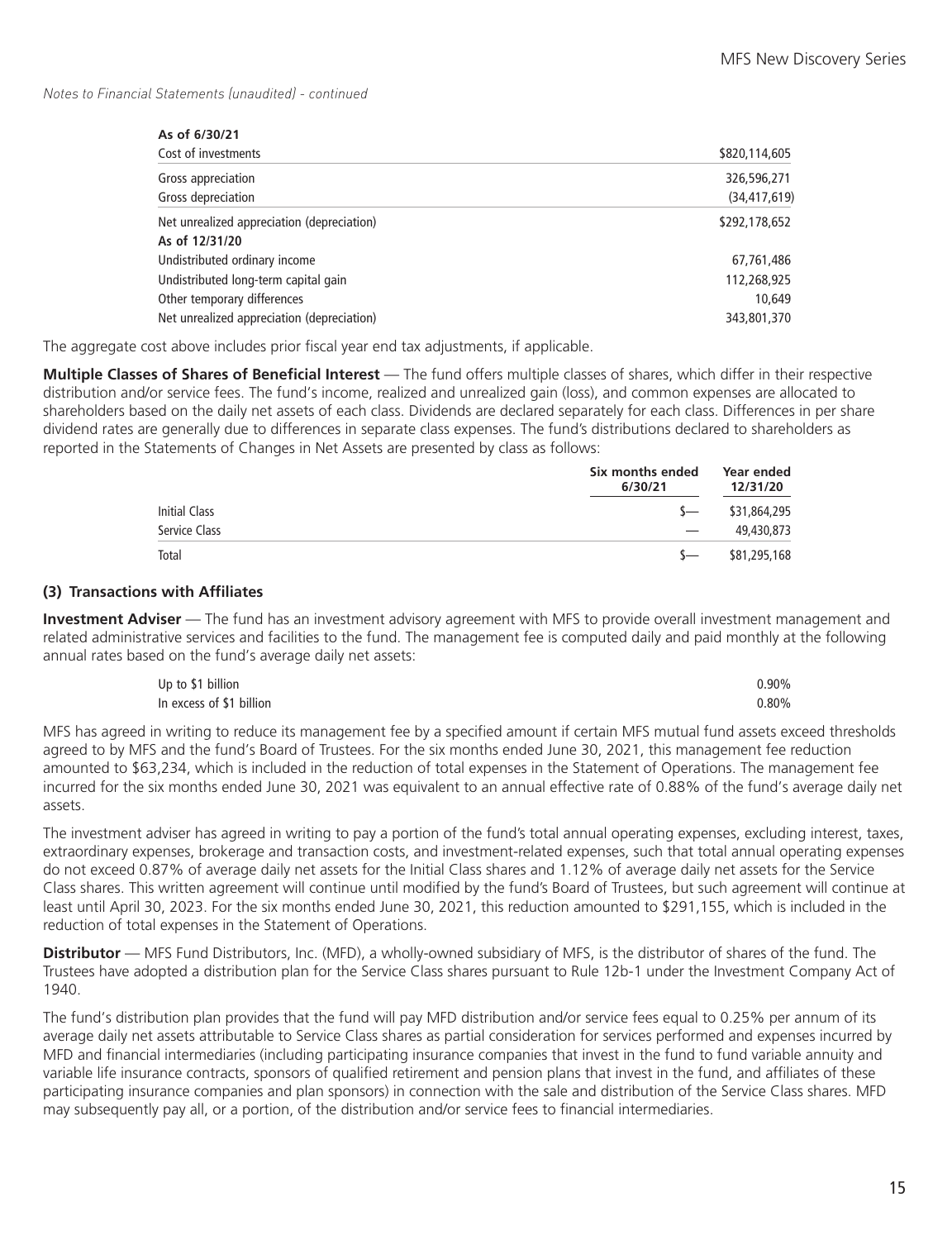#### MFS New Discovery Series

#### *Notes to Financial Statements (unaudited) - continued*

**Shareholder Servicing Agent** — MFS Service Center, Inc. (MFSC), a wholly-owned subsidiary of MFS, receives a fee from the fund for its services as shareholder servicing agent. For the six months ended June 30, 2021, the fee was \$25,212, which equated to 0.0048% annually of the fund's average daily net assets. MFSC also receives reimbursement from the fund for out-of-pocket expenses paid by MFSC on behalf of the fund. For the six months ended June 30, 2021, these costs amounted to \$1,573.

**Administrator** — MFS provides certain financial, legal, shareholder communications, compliance, and other administrative services to the fund. Under an administrative services agreement, the fund reimburses MFS the costs incurred to provide these services. The fund is charged an annual fixed amount of \$17,500 plus a fee based on average daily net assets. The administrative services fee incurred for the six months ended June 30, 2021 was equivalent to an annual effective rate of 0.0138% of the fund's average daily net assets.

**Trustees' and Officers' Compensation** — The fund pays compensation to independent Trustees in the form of a retainer, attendance fees, and additional compensation to Board and Committee chairpersons. The fund does not pay compensation directly to Trustees or officers of the fund who are also officers of the investment adviser, all of whom receive remuneration from MFS for their services to the fund. Certain officers and Trustees of the fund are officers or directors of MFS, MFD, and MFSC.

**Other** — The fund invests in the MFS Institutional Money Market Portfolio which is managed by MFS and seeks current income consistent with preservation of capital and liquidity. This money market fund does not pay a management fee to MFS but does incur investment and operating costs.

The adviser has voluntarily undertaken to reimburse the fund from its own resources on a quarterly basis for the cost of investment research embedded in the cost of the fund's securities trades. This agreement may be rescinded at any time. For the six months ended June 30, 2021, this reimbursement amounted to \$65,580, which is included in "Other" income in the Statement of Operations.

#### **(4) Portfolio Securities**

For the six months ended June 30, 2021, purchases and sales of investments, other than short-term obligations, aggregated \$418,202,558 and \$460,467,722, respectively.

#### **(5) Shares of Beneficial Interest**

The fund's Declaration of Trust permits the Trustees to issue an unlimited number of full and fractional shares of beneficial interest. Transactions in fund shares were as follows:

|                                                                   |               | Six months ended<br>6/30/21 |               | Year ended<br>12/31/20 |  |
|-------------------------------------------------------------------|---------------|-----------------------------|---------------|------------------------|--|
|                                                                   | <b>Shares</b> | Amount                      | <b>Shares</b> | Amount                 |  |
| Shares sold                                                       |               |                             |               |                        |  |
| Initial Class                                                     | 947,848       | \$26,577,405                | 3,294,260     | \$68,896,127           |  |
| Service Class                                                     | 2,996,201     | 74,233,543                  | 3,845,873     | 70,163,983             |  |
|                                                                   | 3,944,049     | \$100,810,948               | 7,140,133     | \$139,060,110          |  |
| Shares issued to shareholders<br>in reinvestment of distributions |               |                             |               |                        |  |
| Initial Class                                                     |               | s—                          | 1,481,371     | \$31,864,295           |  |
| Service Class                                                     |               |                             | 2,622,328     | 49,430,873             |  |
|                                                                   |               | s—                          | 4,103,699     | \$81,295,168           |  |
| Shares reacquired                                                 |               |                             |               |                        |  |
| <b>Initial Class</b>                                              | (1,867,428)   | \$(51, 959, 436)            | (4,425,268)   | \$(93, 651, 928)       |  |
| Service Class                                                     | (3,456,269)   | (84, 574, 129)              | (7,901,694)   | (146, 885, 455)        |  |
|                                                                   | (5,323,697)   | \$(136, 533, 565)           | (12,326,962)  | \$(240, 537, 383)      |  |
| Net change                                                        |               |                             |               |                        |  |
| Initial Class                                                     | (919,580)     | \$(25, 382, 031)            | 350,363       | \$7,108,494            |  |
| Service Class                                                     | (460,068)     | (10, 340, 586)              | (1,433,493)   | (27, 290, 599)         |  |
|                                                                   | (1,379,648)   | $$$ (35,722,617)            | (1,083,130)   | \$(20, 182, 105)       |  |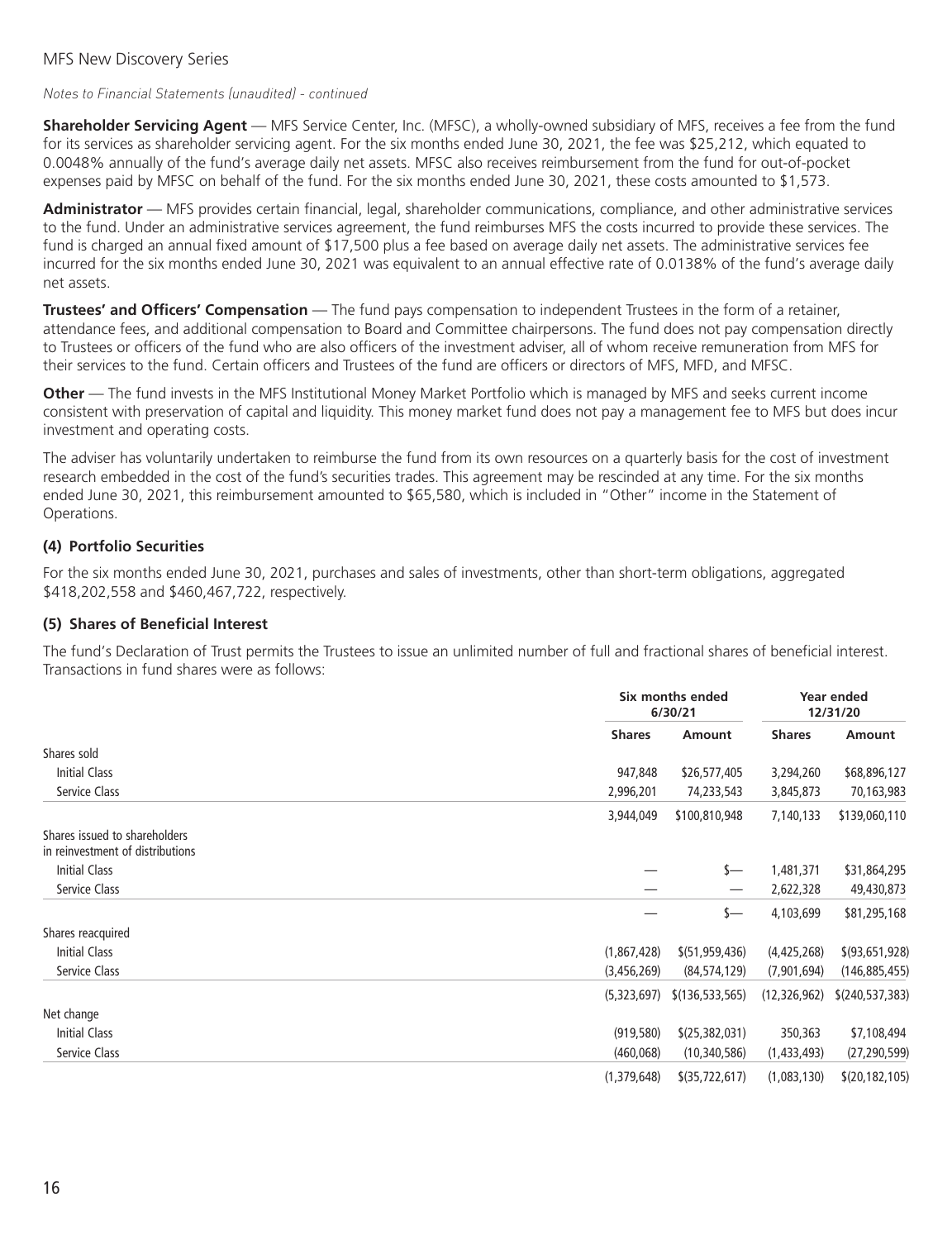#### *Notes to Financial Statements (unaudited) - continued*

The fund is one of several mutual funds in which certain MFS funds may invest. The MFS funds do not invest in the underlying funds for the purpose of exercising management or control. At the end of the period, the MFS Moderate Allocation Portfolio was the owner of record of approximately 2% of the value of outstanding voting shares of the fund. In addition, the MFS Growth Allocation Portfolio and the MFS Conservative Allocation Portfolio were the owners of record of less than 1% of the value of outstanding voting shares of the fund.

## **(6) Line of Credit**

The fund and certain other funds managed by MFS participate in a \$1.25 billion unsecured committed line of credit of which \$1 billion is reserved for use by the fund and certain other MFS U.S. funds. The line of credit is provided by a syndicate of banks under a credit agreement. Borrowings may be made for temporary financing needs. Interest is charged to each fund, based on its borrowings, generally at a rate equal to the highest of one month LIBOR, the Federal Funds Effective Rate and the Overnight Bank Funding Rate, plus an agreed upon spread. A commitment fee, based on the average daily, unused portion of the committed line of credit, is allocated among the participating funds. In addition, the fund and other funds managed by MFS have established unsecured uncommitted borrowing arrangements with certain banks for temporary financing needs. Interest is charged to each fund, based on its borrowings, at rates equal to customary reference rates plus an agreed upon spread. For the six months ended June 30, 2021, the fund's commitment fee and interest expense were \$2,002 and \$0, respectively, and are included in "Miscellaneous" expense in the Statement of Operations.

#### **(7) Investments in Affiliated Issuers**

An affiliated issuer may be considered one in which the fund owns 5% or more of the outstanding voting securities, or a company which is under common control. For the purposes of this report, the following were affiliated issuers:

| <b>Affiliated Issuers</b>                | <b>Beginning</b><br>Value | <b>Purchases</b> | <b>Sales</b><br><b>Proceeds</b> | <b>Realized</b><br>Gain<br>(Loss) | Change in<br><b>Unrealized</b><br>Appreciation<br>or<br><b>Depreciation</b> | <b>Ending</b><br>Value                      |
|------------------------------------------|---------------------------|------------------|---------------------------------|-----------------------------------|-----------------------------------------------------------------------------|---------------------------------------------|
| <b>MFS Institutional Money Market</b>    |                           |                  |                                 |                                   |                                                                             |                                             |
| Portfolio                                | \$31,899,306              | \$217,052,199    | \$211,145,739                   | \$31                              | \$(31)                                                                      | \$37,805,766                                |
| <b>Affiliated Issuers</b>                |                           |                  |                                 |                                   | <b>Dividend</b><br>Income                                                   | <b>Capital Gain</b><br><b>Distributions</b> |
| MFS Institutional Money Market Portfolio |                           |                  |                                 |                                   | \$6,573                                                                     | s—                                          |

## **(8) Impacts of COVID-19**

The pandemic related to the global spread of novel coronavirus disease (COVID-19), which was first detected in December 2019, has resulted in significant disruptions to global business activity and the global economy, as well as the economies of individual countries, the financial performance of individual companies and sectors, and the securities and commodities markets in general. Multiple surges in cases globally, the availability and widespread adoption of vaccines, and the emergence of variant strains of the virus continue to create uncertainty as to the future and long-term impacts resulting from the pandemic including impacts to the prices and liquidity of the fund's investments and the fund's performance.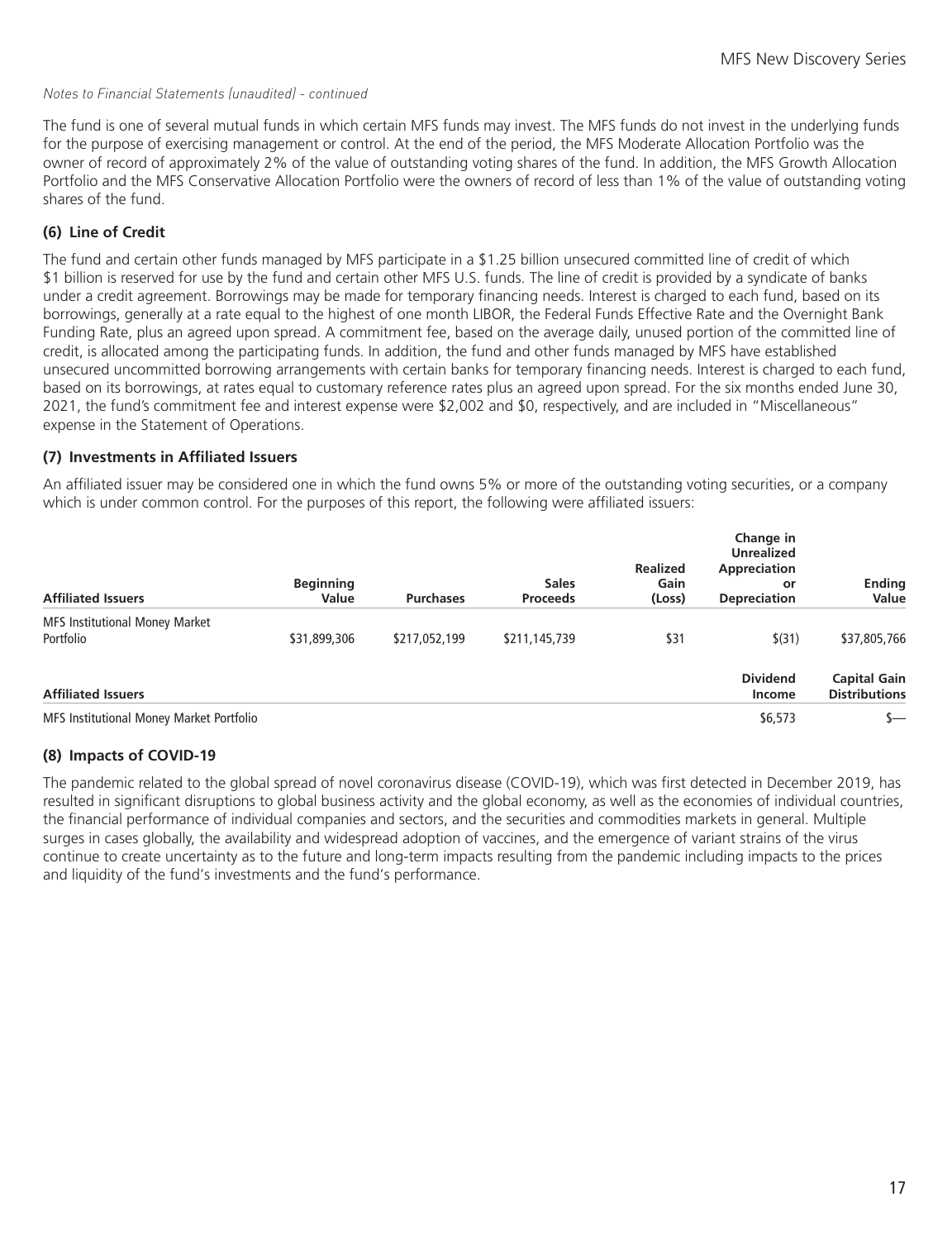# <span id="page-19-0"></span>**STATEMENT REGARDING LIQUIDITY RISK MANAGEMENT PROGRAM**

The fund has adopted and implemented a liquidity risk management program (the "Program") as required by Rule 22e-4 under the Investment Company Act of 1940, as amended. The fund's Board of Trustees (the "Board") has designated MFS as the administrator of the Program. The Program is reasonably designed to assess and manage the liquidity risk of the fund. Liquidity risk is the risk that the fund could not meet requests to redeem shares issued by the fund without significant dilution of remaining investors' interests.

MFS provided a written report to the Board for consideration at its April 2021 meeting that addressed the operation of the Program and provided an assessment of the adequacy and effectiveness of the Program during the period from January 1, 2020 to December 31, 2020 (the "Covered Period"). The report concluded that during the Covered Period the Program had operated effectively and had adequately and effectively been implemented to assess and manage the fund's liquidity risk. MFS also reported that there were no liquidity events that impacted the fund or its ability to timely meet redemptions without dilution to existing shareholders during the Covered Period.

There can be no assurance that the Program will achieve its objectives in the future. Further information on liquidity risk, and other principal risks to which an investment in the fund may be subject, can be found in the prospectus.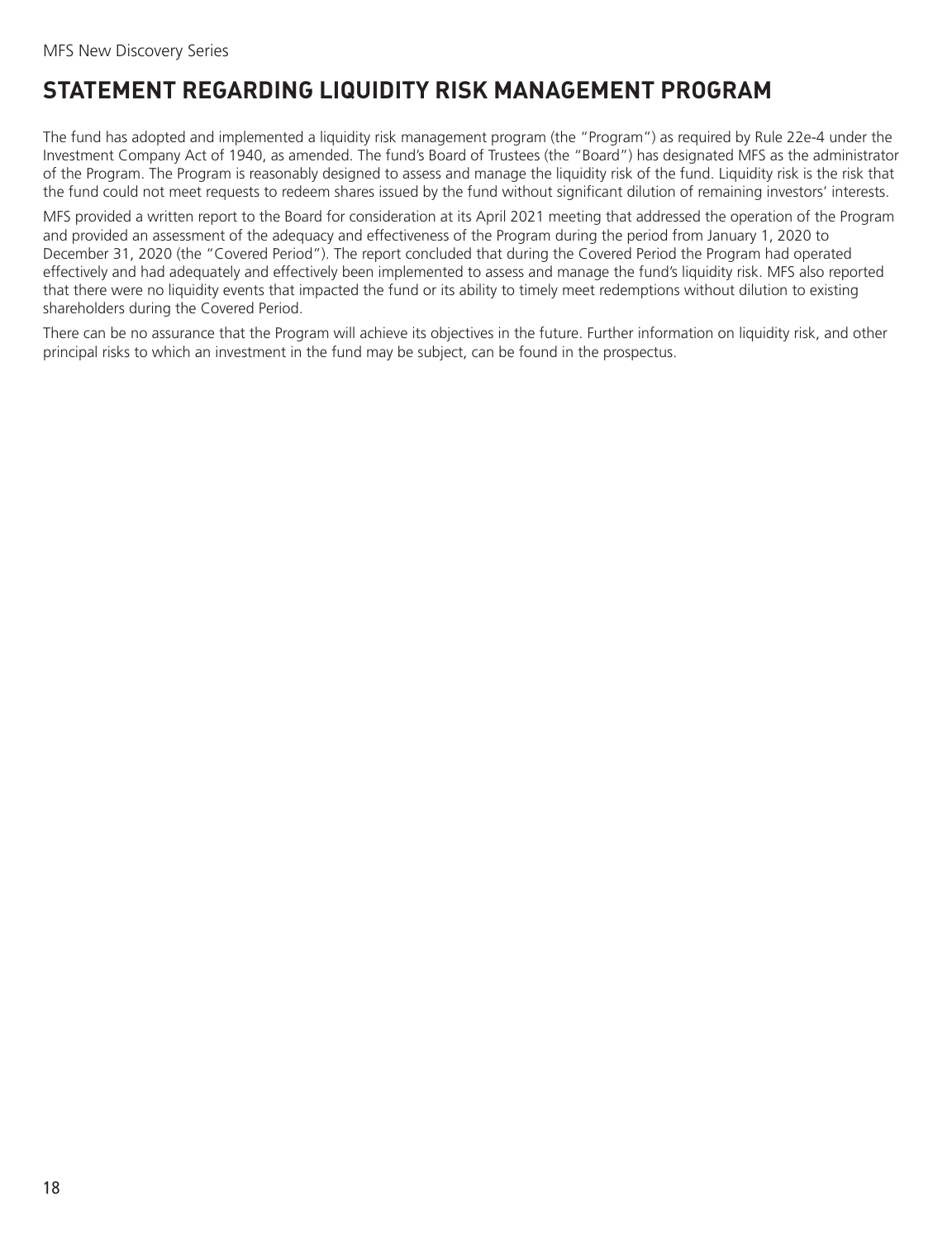# <span id="page-20-0"></span>PROXY VOTING POLICIES AND INFORMATION

MFS votes proxies on behalf of the fund pursuant to proxy voting policies and procedures that are available without charge, upon request, by calling 1-800-225-2606, by visiting *mfs.com/proxyvoting,* or by visiting the SEC's Web site at *http://www.sec.gov.*

Information regarding how the fund voted proxies relating to portfolio securities during the most recent twelve-month period ended June 30 is available by August 31 of each year without charge by visiting *mfs.com/proxyvoting,* or by visiting the SEC's Web site at *http://www.sec.gov.*

# QUARTERLY PORTFOLIO DISCLOSURE

The fund files a complete schedule of portfolio holdings with the SEC for the first and third quarters of each fiscal year as an exhibit to its reports on Form N-PORT. The fund's Form N-PORT reports are available on the SEC's Web site at *http://www.sec.gov*. A shareholder can obtain the portfolio holdings report for the first and third quarters of the fund's fiscal year at *mfs.com/vit1* by choosing the fund's name and then scrolling to the "Resources" section and clicking on the "Prospectus and Reports" tab.

# FURTHER INFORMATION

From time to time, MFS may post important information about the fund or the MFS Funds on the MFS Web site (*mfs.com*). This information is available at *https://www.mfs.com/announcements* or at *mfs.com/vit1* by choosing the fund's name and then scrolling to the "Resources" section and clicking on the "Announcements" tab, if any.

## INFORMATION ABOUT FUND CONTRACTS AND LEGAL CLAIMS

The fund has entered into contractual arrangements with an investment adviser, administrator, distributor, shareholder servicing agent, 529 program manager (if applicable), and custodian who each provide services to the fund. Unless expressly stated otherwise, shareholders are not parties to, or intended beneficiaries of these contractual arrangements, and these contractual arrangements are not intended to create any shareholder right to enforce them against the service providers or to seek any remedy under them against the service providers, either directly or on behalf of the fund.

Under the Trust's By-Laws and Declaration of Trust, any claims asserted against or on behalf of the MFS Funds, including claims against Trustees and Officers, must be brought in state and federal courts located within the Commonwealth of Massachusetts.